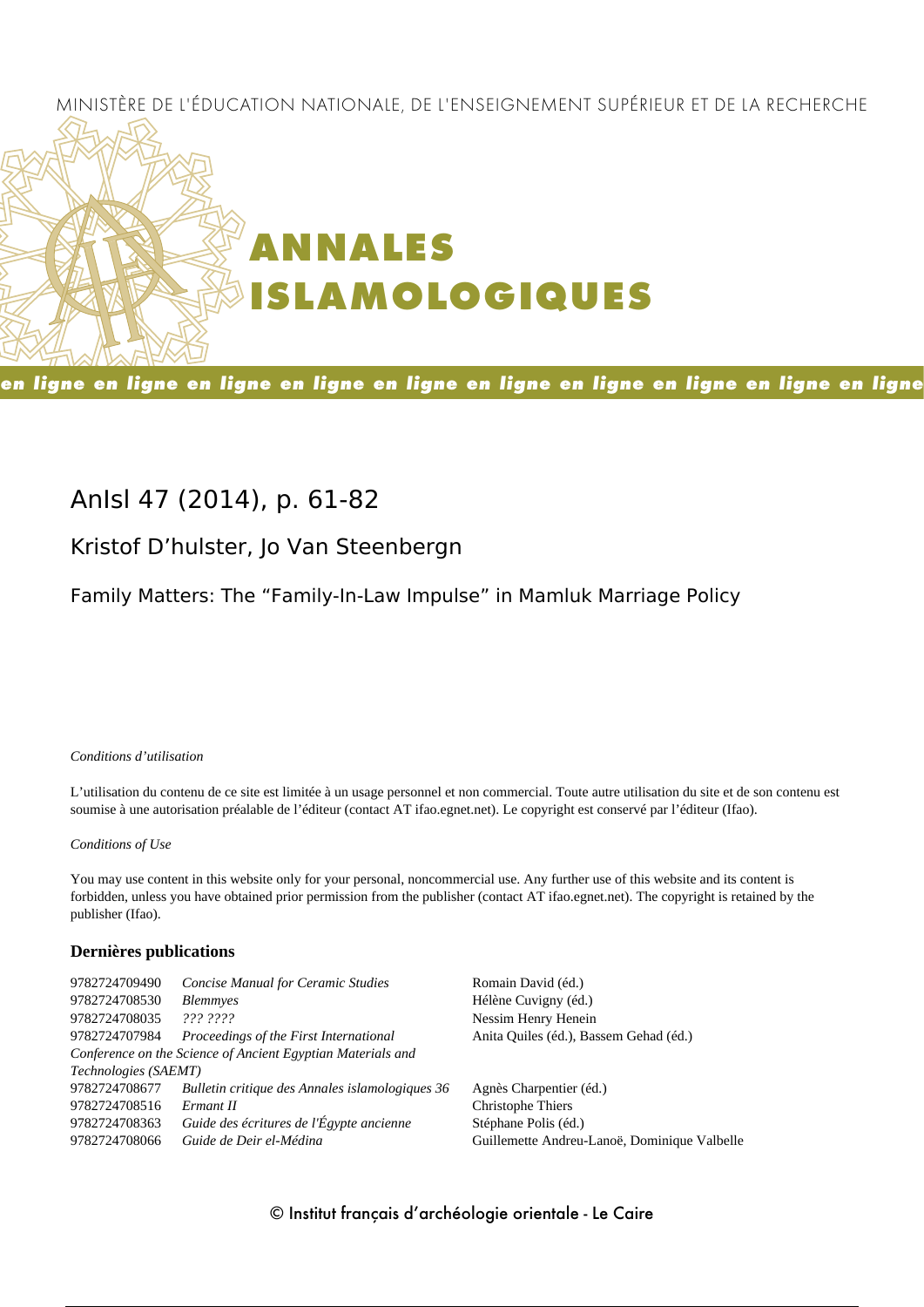# **Family Matters**

# **The "Family-In-Law Impulse" in Mamluk Marriage Policy\*\***

#### **•  résumé**

Le débat qui divise les chercheurs sur la question du mode de succession au sein du sultanat mamelouk d'Égypte et de Syrie (1250-1517) est ancien et très controversé. Le présent article entend y contribuer en proposant une nouvelle perspective, celle de "l'appel à la belle-famille". En étudiant empiriquement la politique de mariage menée entre 784/1382 et 872/1467 par les sultans mamelouks (de Barqūq à Ḫušqadam) – avec qui se mariaient-ils? –, l'enquête suggère que bien que n'ayant aucun lien de parenté entre eux, ces sultans étaient néanmoins liés par le mariage. L'article entreprend ensuite d'interpréter cette observation, en analysant les significations possibles de ces liens de mariage. L'argument qui prime est que ces liens matrimoniaux représentent une des nombreuses stratégies visant à la reproduction sociale : en épousant une personne issue de la famille de leur prédécesseur, les nouveaux sultans, entre 1382 et 1467, épousaient en fait un capital symbolique. Ils établissaient de la sorte un lien et une parenté de belle-famille avec leur prédecesseur. En reconstituant ainsi le rôle des femmes mameloukes et

**<sup>\*</sup>** Kristof D'hulster, Universiteit Gent, kristof.dhulster@ugent.be; Jo Van Steenbergen, Universiteit Gent, Jo.VanSteenbergen@UGent.be

**<sup>\*\*</sup>** Research for this article was conducted under the auspices of the project "The Mamlukisation of the Mamluk Sultanate: Political Traditions and State Formation in 15th-Century Egypt and Syria", based at Ghent University, Belgium, with funding made possible by a grant from the European Research Council (2009-14,ERCStG 240865 MMS).We wish to thank J.Loiseau (Montpellier)forinviting usto present a first draft of this article at an international round table organized at Montpellier 2012 ("Repenser l'histoire de la famille dans l'Islam mediéval, Montpellier), as well as Y. Rapoport (London) and A. Sabra (Santa Barbara) for their feedback.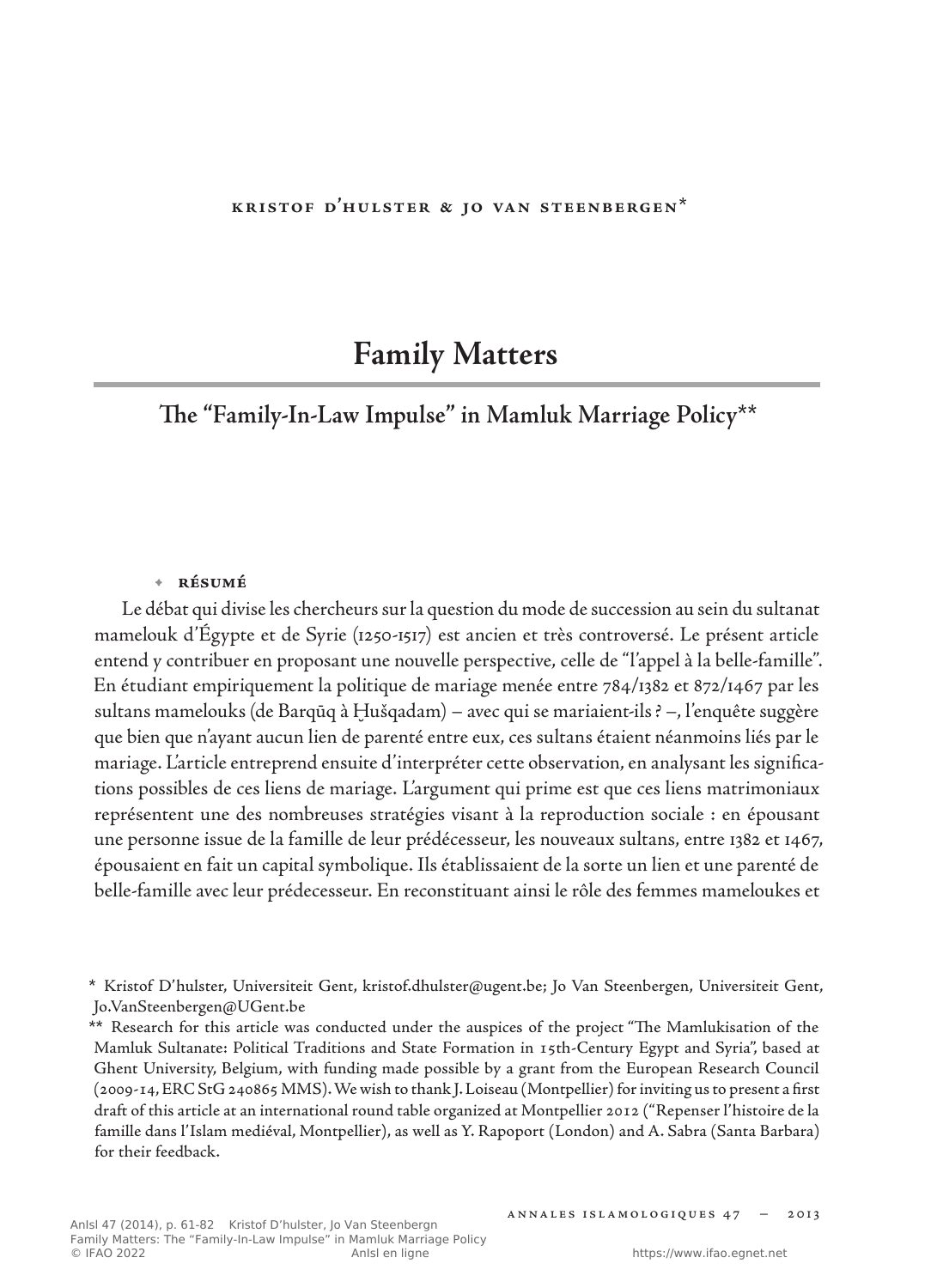des liens matrimoniaux au sein du processus de succession, deux des paradigmes dominants au sein des études mameloukes sont remis en question: la division de l'espace politique selon le sexe et le fondement servile de l'État mamelouk.

**Mots-clés**: Femmes mameloukes et capacité d'action politique – sultans circassiens – stratégies matrimoniales – mode de succession sultanienne – Impulsion dynastique, de famille étendue et de belle-famille – division de l'espace selon le sexe – fondement servile de l'État mamelouk

#### **•  abstract**

The academic debate on the ideas and practices that organized succession to the sultanate of Mamluk Egypt and Syria (1250-1517) is long-standing and vexed. This article adds to this debate by bringing in a novel perspective: the "Family-In-Law Impulse." First, an empirical identification of whom Mamluk sultans between Barqūq (784 AH/1382 CE) and Ḫušqadam (872 AH/1467 CE) married is presented, suggesting that many of these unrelated sultans were connected nonetheless through marriage. The hermeneutics of this observation are then dealt with, by reviewing the possibilities of what these marital ties might mean. It is argued that they reflect one of many strategies aiming at social reproduction: by marrying into their predecessor's family, new sultans between 1382 and 1467 married into symbolic capital first and foremost, thus obtaining an "in-law tie" and "in-law pedigree" to a predecessor. By thus reconsidering the role of Mamluk ladies and of marital ties within the Mamluk mode of succession, two dominant paradigms of Mamluk studies are simultaneously challenged: gendered political space and the Mamluk slave state.

**Keywords**: Mamluk women and political agency – Circassian sultans – marriage strategies – mode of sultanic succession – Dynastic, Extended Family and Family-In-Law Impulse – public/male and private/female gendered space – Mamluk slave state

**\* \* \***

FULLY IN LINE with the well-known *hadit, Lan yuftiha qawmun wallaw amrabum imra atan*,<br>
"Those who entrust power to a woman will never enjoy prosperity"<sup>,</sup> Mamluk society of<br>
late medieval Egypt and Syria (1250-1517) was ully in line with the well-known *ḥadīt*, *Lan yufliḥa qawmun wallaw amrahum imra'atan*, "Those who entrust power to a woman will never enjoy prosperity"1 , Mamluk society of late medieval Egypt and Syria (1250-1517) was a gendered society, the public and "visible"

**1.** For references to the hadith collections, see Wensinck, *A Handbook of Early Muhammad Tradition*, p. 255, sub "Woman, Women". This *ḥadīt* is often quoted, see, e.g., Abbot,"Women and the State in Early Islam", p. 120; Mernissi,*The Veil and the Male Elite*, p. 49-61; Spellberg, *Politics, Gender, and the Islamic Past*, p. 138-140 (superbly reviewed, together with two other works on medieval Islamic women, in Meisami, "Writing Medieval Women," p. 55-56); and Jawad, *The Rights of Women in Islam*, p. 88-96.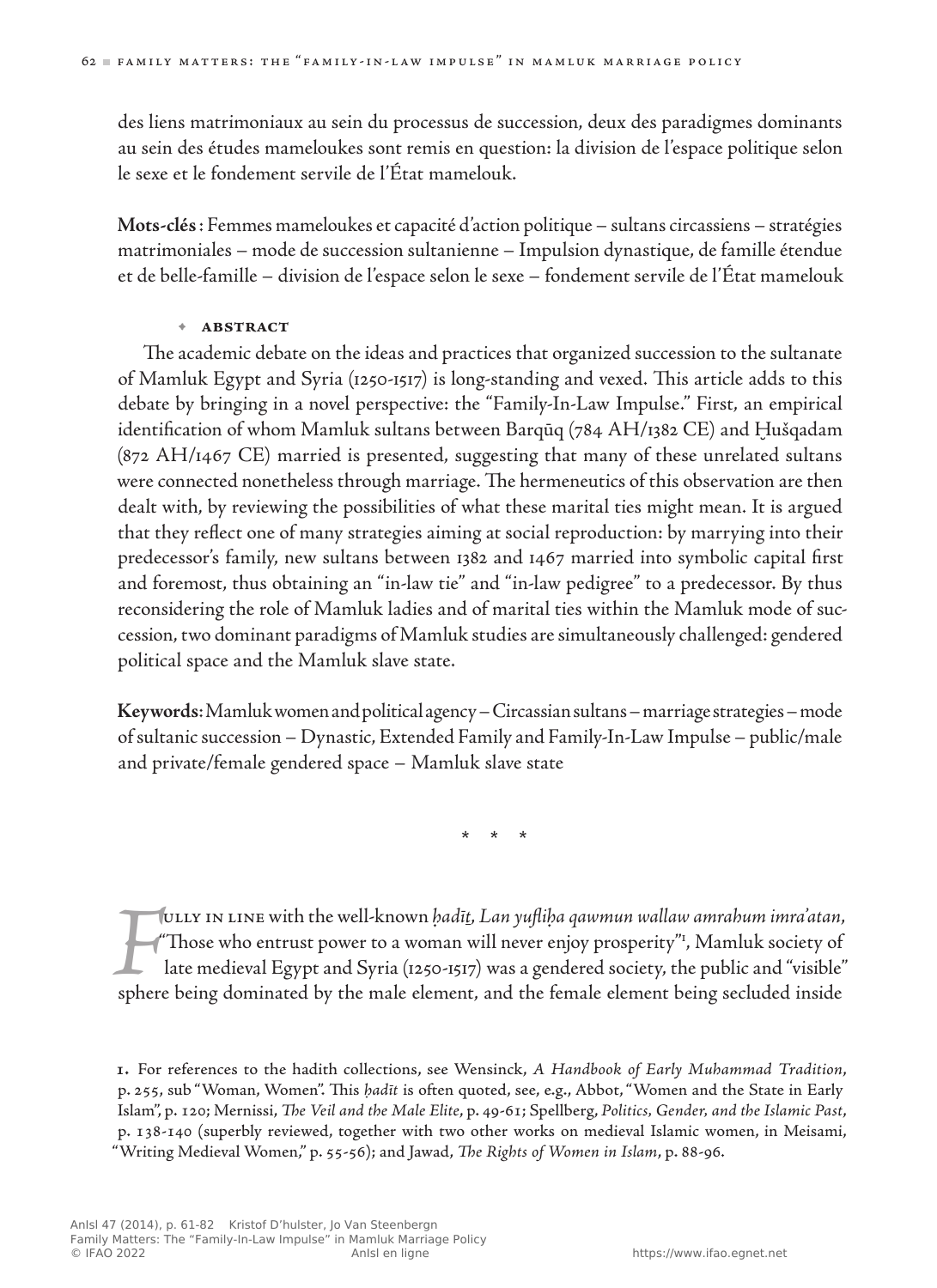the private and "invisible" sphere.2 M. Chapoutot-Remadi rightly observed, however, that "il y a en effet un discours idéologique qui propose, et une société qui dispose":<sup>3</sup> this gendered division of space and power, and the patriarchalism linked to it were ideal states, rather than social realities. Neither in Mamluk society itself, nor in the sources that have come down to us, were women as "invisible" as this *ḥadīt* might suggest.4 However low their visibility may have been in society, and however androcentric the sources may appear, we do find glimpses of Mamluk women. Indeed, ever since A. ʿAbd al-Rāziq's seminal work on Mamluk women, *La femme au temps des Mamlouks en Égypte,*<sup>5</sup> scholars have made great progress in making Mamluk women as "visible" as the sources allow them to.

Yet, this progress notwithstanding, the paradigm of "rigidly separate public/male and private/female spheres"6 still looms large. In this article, we wish to add more color and texture to our evolving picture of Mamluk women and to further challenge this gender paradigm. We will call attention to matrimonial ties as an aid to socio-political (re)production, by rethinking women as custodians and transmitters of capital that was valued in the male public sphere, and, hence, as politically valuable.

## **Mamluk Women, Mamluk Paradigms and Bourdieusian Capital**

A most suitable lens through which to look at Mamluk women we have found in the various *forms of capital*, as conceptualized by the French sociologist Pierre Bourdieu.<sup>7</sup> In Bourdieu's terms, the concept of capital extends far beyond its usual economic meaning, to include all forms of power, whether material, cultural, social or symbolic. Thus broadly defined, capital is any valued resource that functions as a "social relation of power", that becomes the object of struggle, and that one can turn to in order to maintain and enhance one's position in the social order. While such resources can be embodied in a wide variety of forms, including religious and statist capital, most often, four generic types are considered:

**2.** For the dyadic public/private distinction in general, see Weintraub, "The theory and politics of the public/private distinction." More in particular, see Denoix, "Les notions de 'privé' et de 'public' dans le monde musulman sunnite médiéval."

**3.** Chapoutot-Remadi,"Femmes dansla ville mamluke," p. 164. For the discrepancy between the theoretical and actual restrictions on women, and the question of whether so-called "descriptive" sources may have a normative inkling, see also Lufti, "Manners and Customs of Fourteenth-Century Cairene Women"; and Booth (ed.), *Harem Histories. Envisioning Places and Living Spaces* ("I. Normative Images and Shifting Spaces," p. 21-84).

**4.** See Hambly, "Becoming Visible: Medieval Islamic Women in Historiography and History." Other introductions are provided by Keddie,"Problemsin the Study of Middle EasternWomen"; *id*.,"Introduction: Deciphering Middle Eastern Women's History"; *id*., *Women in the Middle East: Past and Present*; and Fay, "Methodologies, Paradigms and Sources for Studying Women and Islamic Cultures."

**5.** ʿAbd ar-Rāziq, *La femme.* Even though outdated, this is still a useful collation of many sources.

**6.** Pierce, *The Imperial Harem*, p. 149.

**7.** Swartz, *Culture & Power*, p. 73-74. The basic ideas were developed by Bourdieu in his"Ökonomisches Kapital, kulturelles Kapital, soziales Kapital". For his importance for gender studies, see, e.g., Adkins and Skeggs, *Feminism After Bourdieu*.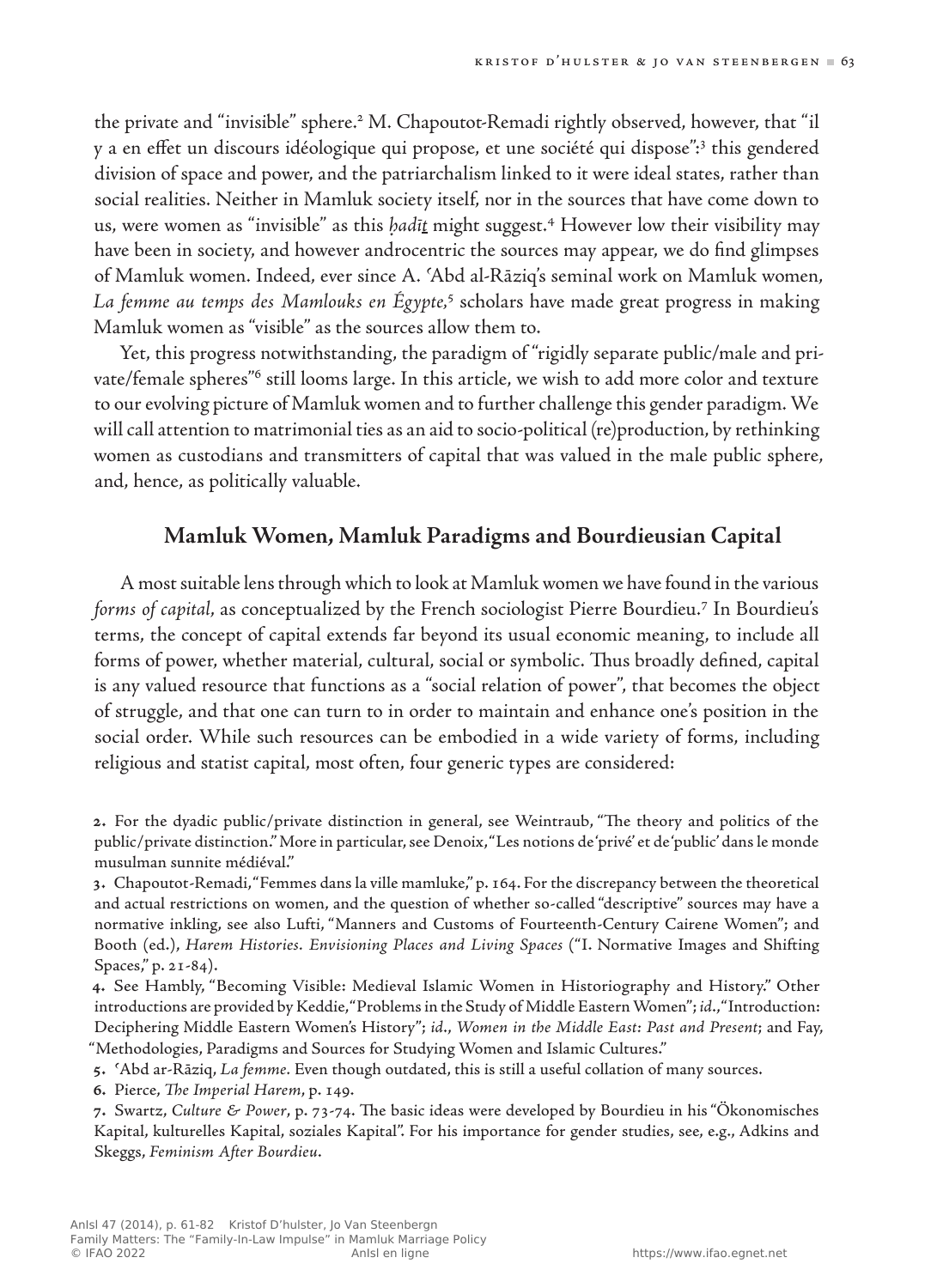- *Economic capital* (money and property);
- *Cultural capital* (educational credentials, training, literacy, savoir-vivre);
- *Social capital* (membership in a network of varying relationships);

*– Symbolic capital* (any form of power not perceived as such but as legitimate demands for recognition, obedience, or the service of others: philanthropy, charisma, pedigree, etc.).

What makes this conceptualization of capital such a powerful tool is the fact that it allows us to consider different assets (as widely diverging as patron-client ties, charisma, charity and language skills) simultaneously and as equal means of power resources to be obtained, protected, lost or passed on. Apart from being equally important, these forms of capital are moreover mutually convertible: just as the symbolic capital of charisma can be converted into social capital, as it allows for the construction of a large network, so can the cultural capital of a good education be cashed in as economic capital, as it leads to a well-paid job.

When reviewing past studies on Mamluk women<sup>8</sup> from the perspective of Bourdieusian capital, it appears that mostly aspects of their cultural and economic capital have been dealt with. Women's education, their role in the transfer of *ḥadīt*, their founding or supervising of *waqf-*s and their trousseaus are discussed, —often in confrontation with the patriarchal ideal—, by scholars such as Berkey, Petry, and Rapoport.<sup>9</sup> In terms of symbolic and especially social capital, Mamluk women seem to have fared considerably less well, with only a handful of relevant publications, such as those by Behrens-Abouseif, Johnson and Staffa.10 One issue that is conspicuously absent from the studies referred to above, however, is politics. While Mamluk women are increasingly recognized as stake-holders to various forms of capital, next to men, we rarely meet any women who by virtue of any type of such capital are considered to be *a factor in the political power process*. If their political role is referred to in the secondary literature, this happens mostly as an afterthought or between the lines.11 In this, these studies are obviously informed by the primary sources at our disposal. Apart from the unique *sulṭān(a)*

**8.** While a general introduction into the subject is provided by Kortantamer,"Woman in Mamluk Society," an excellent survey is given by Rapoport,"Women and Gender,"including valuable work by M. Shatzmiller, A. Sayeed, A. Layish, H. Kilpatrick, etc. See also Ahmed,*Women and Gender in Islam*, p. 104-120 (reviewed in Meisami,"Writing Medieval Women").

**9.** Berkey, "Women and Islamic Education in the Mamluk Period"; Petry, "A Paradox of Patronage"; *id*., "Class Solidarity Versus Gender Gain"; *id*.,"Conjugal Rights Versus Class Prerogatives"; *id*.,"The Estate of al-Khuwand Fāṭima al-Khāṣṣbakiyya"; Rapoport,"Divorce and the Elite Household"; *id*., *Marriage, Money and Divorce in Medieval Islamic Society*; *id.*,"Women and Gender."

**10.** Behrens-Abouseif, "The *Mahmal* Legend and the Pilgrimage of the Ladies of the Mamluk Court"; Johnson,"Royal Pilgrims: Mamluk Accounts of the Pilgrimage to Mecca of the Khawand al-Kubra"; Staffa, "Dimensions of Women's Power." The former two focus on symbolic capital (their seclusion as proof of the sultan's patriarchal authority, their richly furbished pilgrimage as a token of the household's economic capital; their performance of the Hadj as a Hadj-by-proxy for the sultan, thus adding to the sultan's (religious) symbolic capital.

**11.** Petry,"Class Solidarity Versus Gender Gain," p. 123-125; *id*.,"A Paradox of Patronage," esp. n. 39 and 43; Rapoport,"Divorce and the Elite Household", p. 211-212; and *id*.,"Women and Gender,"p. 45 ("the gendered spheres of women were complementary, rather than subordinate, to those of men. This was true in most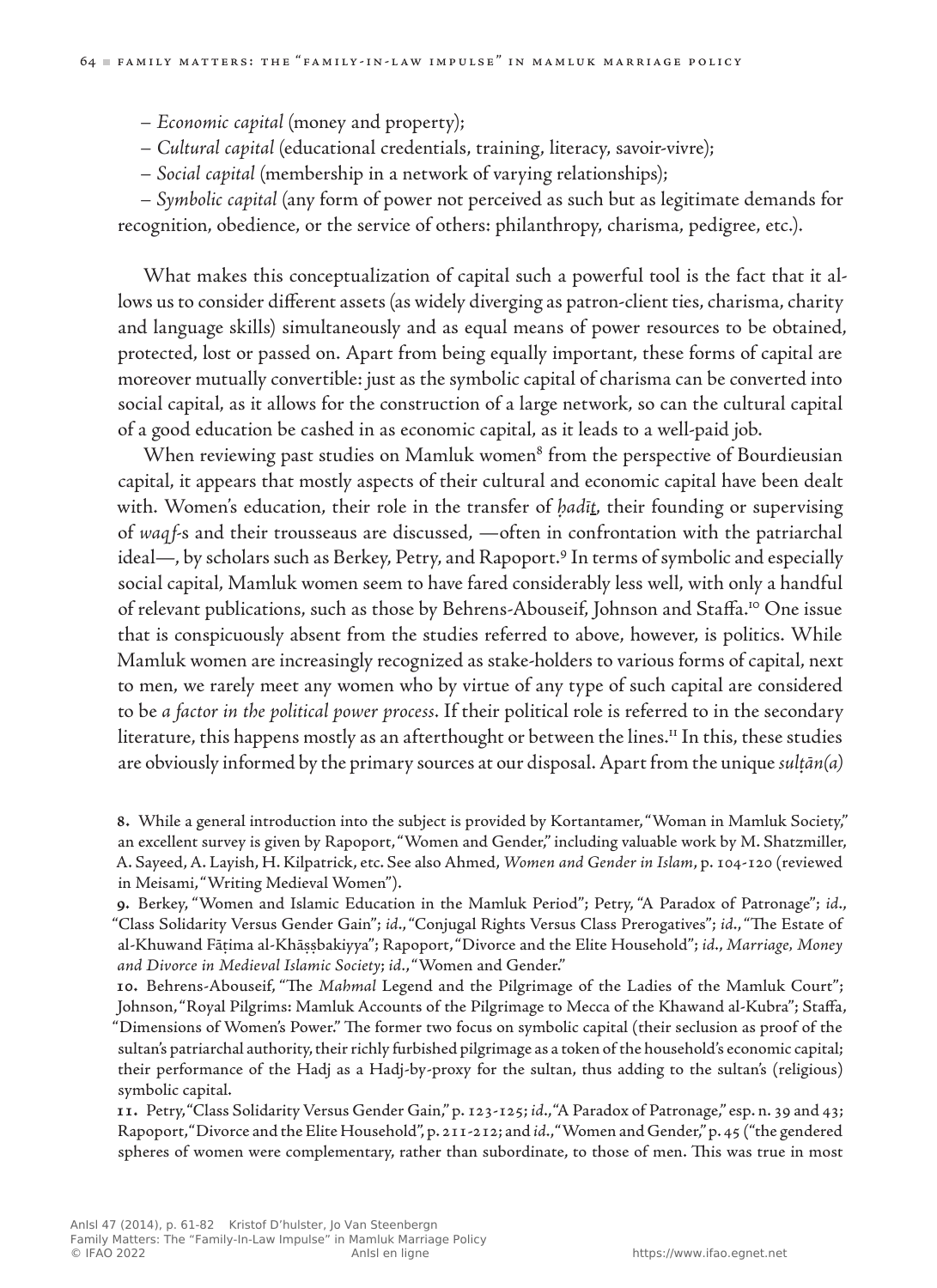Šaǧar al-Durr (r. 1250), widow of the Ayyubid sultan al-Ṣālih Ayyūb, Mamluk primary sources do not hint at women of political power, whether in- or outside the mainstream of formalized power. Hence, while the gender paradigm is increasingly reviewed in terms of capital, its revision in terms of political power remains largely wanting.<sup>12</sup>

One of the main reasons for this perseverance surely is the long-standing monopolization of the study of Mamluk politics by the equally androcentric notion of the Mamluk sultanate as a self-conscious and continuous (male) slave state, "a *Colluvies* of slaves, the scum of all the East, who, having treacherously destroyed the Jobidae, their Masters, reigned in their stead"—to quote from the more cartoonesque representation of Reverend Humphrey Prideaux  $(1722).$ <sup>13</sup> This resilient paradigm has been and remains rooted in the undeniable reality of the discontinuous transitions of rule that characterized much of the pedigree of Mamluk sultans between 1250 and 1517. The succession of the eighteen sultans between Barqūq's accession in 1382 and Ḫušqadam's demise in 1467 in particular does not reveal any consanguineous continuity: apart from six short and unsuccessful "father-to-son" sultanic successions, the sultanate is passed on from one former military slave (*mamlūk*) to another, without any blood tie connecting them. The normative nature of the Mamluk slave state is then commonly offered as the rationale behind such a discontinuous mode of succession, and this is explained by the idea of a continuous priority in the Mamluk socio-political space of bonds of solidarity inculcated through (exclusively male) military slavery and of anti-dynastic and one-generational attitudes. *Mamlūk*-s were imported from their homeland, purchased by their *ustāḏ*, trained, subsequently manumitted and then enrolled into the Mamluk establishment; as a rule (called "Joseph's Law" by contemporary observers), the *mamlūk*-s' sons or *awlād al-nās* were systematically excluded from office, so that time and again new generations of *mamlūk*-s needed to be imported in order to fill all the ranks. Being commonly imported and traded individually, *mamlūk*-s were moreover thought to have substituted whatever blood relatives they had left behind in their homeland with artificial relatives in their new home: their *ustāḏ* or manumitting master, their fellow-slaves or *ḫušdāšiyya*, etc. Translated to the Mamluk mode of succession, this meant that sultans' sons were "as a rule" cut off from office: their sultanates were transitional and "abnormal" periods only, during which the battle for the "normal" sultanate was fought among all those worthy of that title, i.e., *mamlūk*-s, who were related not by blood, but by *mamlūk* ties at most. *Mamlūk*-dom being a prerequisite for the sultanate, there *could be no* dynasty, and there *could only be* sultanic succession without consanguineous continuity.

political, economic, and social aspects of public life").Notable exceptions are ʿAbd ar-Rāziq,*La femme*,p. 27-33; Staffa,"Dimensions of Women's Power"; and Koby,"Ethnic Groups, Social Relationships and Dynasty." **12.** Cf. Pierce, *The Imperial Harem,* p. 149:"Only when the paradigm of rigidly separate public/male and private/female spheresis discarded can we begin to appreciate the waysin which the structure of the Ottoman ruling class enabled women to participate in the political life of the empire. Conversely, by understanding how women were able to acquire and exercise power, we obtain a clearer picture of the structure of Ottoman politics and society in the early modern period."

**13.** Anon., *The Life of Reverend Humphrey Prideaux, D.D., Dean of Norwich*, London 1748, p. 268-269; quoted from Holt,"The Position and Power of the Mamluk Sultan," p. 237.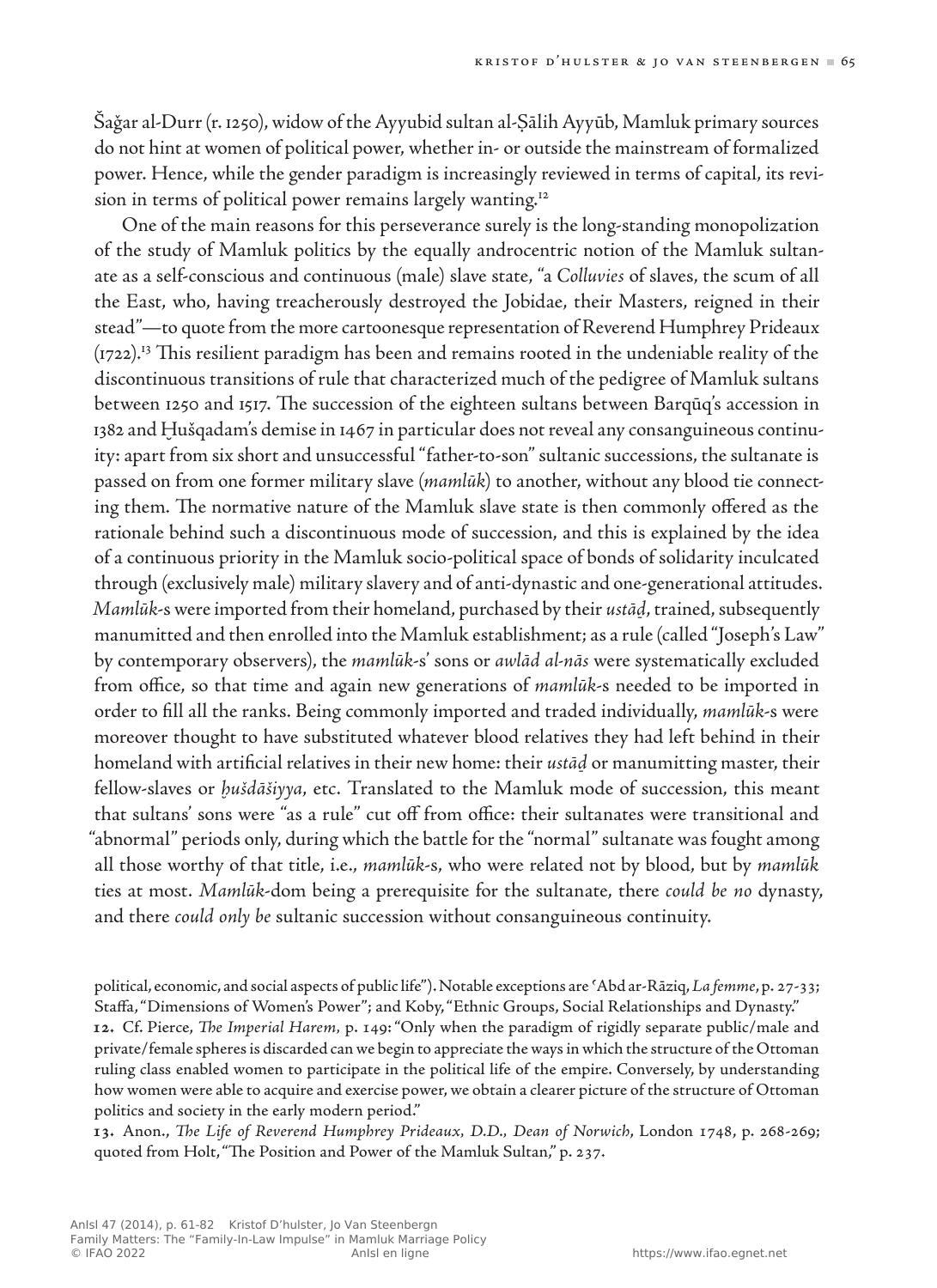Just as the paradigm of gendered space has long bedazzled us, blinding us to the role that women actually played, we might wonder whether explanations emphasizing the historical and anthropological exceptionalism of an exclusive Mamluk "slave state" might not also be blinding us, this time from seeing trans-generational continuity (as only one-generationality is expected) and relevant blood ties (as only artificial ties are expected to be relevant). Fortunately, scholars such as A. Broadbridge, U. Haarmann, Y. Koby, A. Levanoni and J. Loiseau<sup>14</sup> increasingly question the validity of such explanations. Of all these challenges, the one posed by Broadbridge is especially relevant here.<sup>15</sup> She in fact identified two "impulses" that go diametrically against any exclusive "slave state" notion:

– The "Dynastic Impulse"16: against the apparent one-generational attitudes, Broadbrige amongst others—argues that sultans indeed aimed at founding a dynasty, by putting their son on the throne. Instead of a succession of non-related "normal" *mamlūk* sultans, separated from one another by "abnormal", transitional and typically short reigns of non-*mamlūk* sultans' sons, she sees a succession of short-lived nascent dynasties, which, time and again, were aborted prematurely at the onset of the second generation, by non-relative *mamlūk*-s, who then founded a dynasty themselves.

– "Extended Family Impulse": rather than *mamlūk*-s being reprogrammed as to make tabula rasa with whatever blood ties they had, it appears that certain high-profile *mamlūk*-s were less forgetful regarding their relatives than commonly assumed; indeed, quite some of them made conscious efforts to have these come over to the Mamluk domains.<sup>17</sup>

Not coincidentally, a prime example for Broadbridge's "Dynastic Impulse" and "Extended Family Impulse" is to be found in the person of sultan al-Ẓāhir Barqūq. It was he who ended the Qalāwūnid dynasty, and we have many reasons to believe that he consciously sought to reproduce socially, that is, to found his own, Barqūqid, dynasty. After all, by importing relatives and appointing them to offices, he greatly boosted his Bourdieusian social and symbolic capital. He thus provided his reign and that of his offspring with the much more solid and diversified

**17.** SeeAyalon,"TheCircassiansin the Mamlūk Kingdom,"p. 144 ("One of the most characteristic features of the Circassian period is the practice of the sultans and *amīr*-s to bring over their relatives from their country of origin in numbers unprecedented in the earlier period."); Broadbridge, "Sending Home for Mom and Dad"; Levanoni,"The Sultan's*laqab*", p. 104, n. 122; and Loiseau,*Reconstruire la Maison du sultan*, p. 198-199.

**<sup>14</sup>.** Broadbridge,"Sending Home for Mom and Dad"; Haarmann,"The Sons of Mamluks as Fief-Holders in Late Medieval Egypt"; *id*.,"Joseph's Law"; Koby,"Ethnic Groups, Social Relationships and Dynasty"; *id*., "Mamluks and Their Relatives"; Levanoni,"The Sultan's *laqab*"; Loiseau, *Reconstruire la Maison du sultan*, p. 197-199. For the 14th century, see Van Steenbergen, *Order Out of Chaos*, p. 76-94, esp. p. 82-85, and *id*., "Mamluk Elite on the Eve of al-Nāṣir Muḥammad's Death."

**<sup>15</sup>.** As Koby"Ethnic Groups, Social Relationships and Dynasty"isin Hebrew and remains unpublished, we have been able to consult only its four-page English summary, which proves very relevant:"(…) blood ties, marital ties and ethnic solidarity were more important than it is commonly believed (…) Blood and marital ties had great importance in transferring status, privileges and property." The English summary available online (see bibliography) and Koby,"Mamluks and their relatives," appeared only after finishing this article. **16.** Called the "Dynastic Reflex" by Van Steenbergen,"'Is anyone my guardian…?'"; Broadbridge, *Kingship and Ideology*; and Bauden,"The Sons of al-Nāṣir Muḥammad and the Politics of Puppets."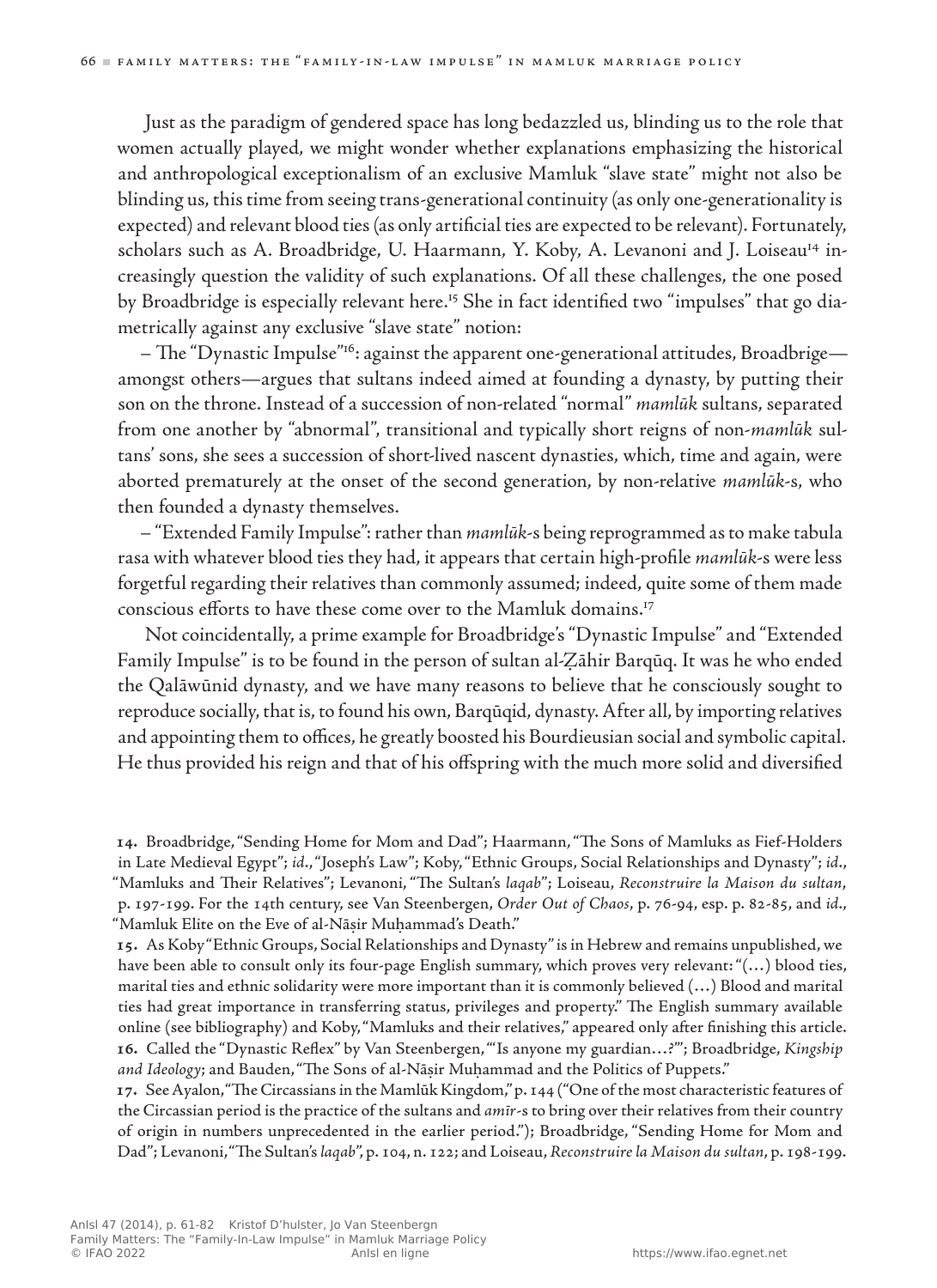basis of a founder backed by at least seven relatives, father included. No longer a "nobody's son" (*ibn ʿAbd Allāh*)18, as were other contestants for the throne, Barqūq was "somebody's son", he was the son of Anaṣ (*ibn Anaṣ*). Indeed, this pedigree must have mattered, for it was carried down for many generations to come. In their obituaries, e.g., two of Barqūq's grandsons were referred to as *al-maqām al-Ġarsī Ḫalīl b. al-sulṭān al-malik al-Nāṣir Faraǧ b. al-sulṭān al-Ẓāhir Barqūq b. amīr Anaṣ*, and *amīr Zayn al-Dīn Faraǧ b. al-sulṭān al-malik al-Nāṣir Faraǧ b. al-sulṭān al-malik al-Ẓāhir Barqūq b. al-amīr Anaṣ*19.

## **Mamluk Ladies, Politics and the Sultans' Marriage Policies**

The relevant question for this article on Mamluk women and political power now is whether this surprisingly complex Mamluk socio-political space, unlike that of the Mongols, the Timurids, the Ottomans and the Mughals<sup>20</sup>, truly was that gendered: was it the exclusive domain of men, whether they were former slaves or not? Or could the political role of women have been downplayed in the primary sources by their androcentric/misogynistic authors?<sup>21</sup> Of those hundreds of women we come across in the primary sources, an obvious choice now is to zoom in onto those who were closest to the sultans as foci of political power, either through blood, marital or slavery ties: Mamluk ladies (by which is meant here: daughters, sisters, mothers, and wives of sultans). As a way to retrieve their political power, we will try to validate the various forms of capital held by them within the specific context of the sultans' marriage policy and ask whether this capital yielded any political agency to anyone. While, admittedly, such an approach may come somewhat as a surprise, as it entails a fairly instrumental approach to women, the rationale behind it follows from the two organizing questions that will be answered in the remainder of this article:

– The basic question is a straightforward and empirical one: whom did the sultans marry, and to whom did they marry off their sons and daughters?<sup>22</sup>

**21.** See Spellberg,"Niẓām al-Mulk's Manipulation of Tradition."MostrelevantisA.Afsaruddin's comparison of some entries relating to female Companions of the Prophet as found in the biographical dictionaries of Ibn Sa'd (9th cent.) and Ibn Ḥaǧar al-'Asqalānī (15th cent.), which reveals an increased anxiety about female conduct in the public sphere (Afsaruddin, "Methodologies, Paradigms and Sources for Studying Women and Islamic Cultures"; *id*.,"Early Women Exemplars and the Construction of Gendered Space," esp. p. 32-43). **22.** Various aspects of the Mamluk marriage are dealt with in ʿAbd ar-Rāziq, *La femme,* p. 123-174.

**<sup>18</sup>.** This somewhat flippant translation of *Ibn ʿAbd Allāh* is not to imply that this *nasab* carried no meaning whatsoever or that it was disparaging in any way. By hinting at the common—but questionable—assumption that a *mamlūk*'s pedigree was considered irrelevant and/or unknown, what this translation implies is the fact that this *nasab*, while indeed a marker of identity, could hardly be considered a truly individualizing one. **19.** Ibn Taġrībirdī, *Nuǧūm* 7, p. 457, 574.

**<sup>20</sup>.** See the references in Balabanlilar,"The Begims of the Mystic Feast"; Brack,"A Mongol Princess Making *hajj*", esp. p. 334-335; Gabbay,"InReality a Man";Togan,"Turkic Dynasties: 9th to 15thCentury"; *id*.,"Islam: Early Expansion and Women. Central Asia and Eurasia"; and Ansari,"Islam: Early Expansion and Women. Iran to South Asia."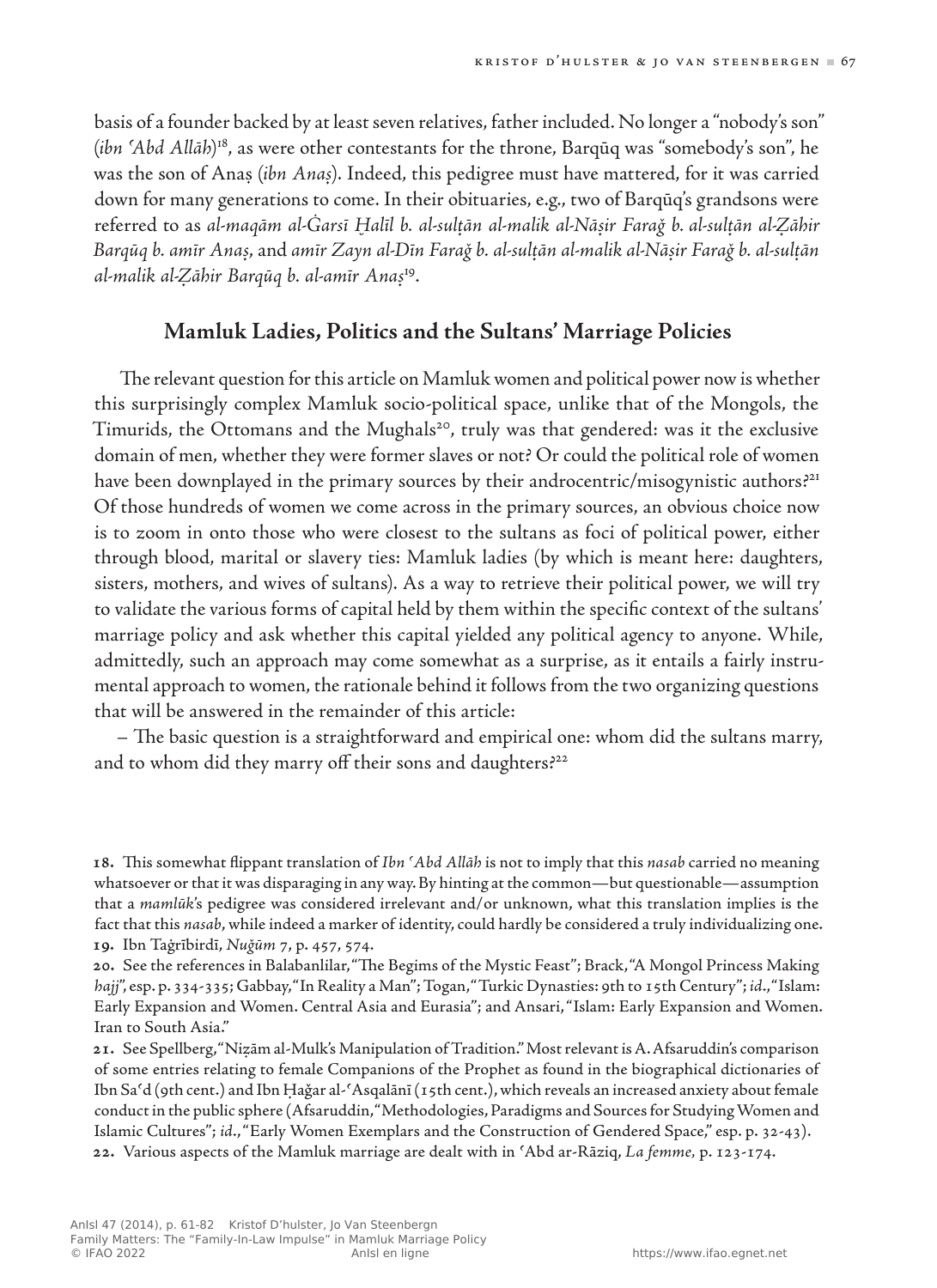– The second question is more challenging, from an epistemological and a hermeneutical point of view23: through these marriages, what did they "marry into"24 in terms of Bourdieusian capital? Did they first and foremost marry into money, thus extending their own economic capital? Or did the spouse's network (social capital) or lineage (symbolic capital) perhaps matter most?

For the time being, we hope to answer these questions for the eighty odd years stretching between 1382 to 1461, starting with the end of the Qalāwūnīd dynasty and the first sultan of the Circassian Mamluks, al-Malik al-Ẓāhir Barqūq (r. 1382-1399), up to al-Malik al-Ẓāhir Ḫušqadam (r. 1461-1467), who was then followed by the better-studied al-Ašraf Qāytbāy. Many of their marital ties have been mapped already, and their importance long acknowledged:

– Intra-household marriages: *Mamlūk*-s married either an *umm walad* of their own, one of their *ustāḏ*'s (in order to recuperate some of the latter's capital following his death), or one of the latter's daughters (in order to cement the household's internal cohesion)<sup>25</sup>;

 $-$  Extra-household marriages: they married into other Mamluk households,<sup>26</sup> into families that dominated the administrative apparatus (such as the families of Kātib al-Gakam and al-Kuwayz)<sup>27</sup>, or into foreign dynasties (such as the Ottoman princess Sāhzādah).

Of all these marriages, one group stands out as particularly relevant (and so far unnoticed) for the purpose of this article: ladies linked via ties that include marriage to two or more different sultans, who are otherwise unrelated by blood, marriage or patronage. As appears from the sources, such a "marriage-plus link" did not go unnoticed. For example, it is explicitly stated that, by marrying Zaynab, daughter of al-Ẓāhir Barqūq and sister of al-Nāṣir Faraǧ, al-Mu'ayyad Šayḫ made her "a sultan's daughter, a sultan's sister, and a sultan's wife" (*ibnat sulṭān wa-uḫt sulṭān wa-zawǧ sulṭān*)28. When he married off his son, Sīdī Ibrāhīm, to Satīta, sultan Šayḫ organized a huge feast "because he had married (*bi-sabab tazawwuǧihi*) the daughter of sultan al-Nāṣir (Faraǧ)."29 Further limiting our present scope of inquiry, we will deal with precisely those ladies who display such a "marriage-plus link".

23. Rather than being dictated by love or romance, marriages entailed transaction of the utmost importance: "The union of two properties, the joining of two households, the creation of a web of affinal relations, the perpetuation of a family's symbolic patrimony – its name and reputation" (Gutiérrez, "Honor Ideology, Marriage Negotiation, and Class Gender Domination," p. 86). In order to limit the inherent risks and making it as profitable as possible, marriages were subjected to a carefully wrought marriage policy, with the future spouse being carefully screened in terms of the capital that he/she would bring into the family.

**24.** French"faire le gendre",Arabic"tazawwuǧ fī"(see, e.g., al-Sahāwī, *al-Ḍaw' al-lāmiʿ* 11,p. 195,*sub* al-Ǧamālī: *Ǧamāl al-Dīn al-Ustādār Aḥmad b. Muḥammad mutazawwiǧ fī bayt Banī al-Ǧīʿān*).

**25.** See, e.g. *La Femme* 151;*Ḍaw'* 414, 89/622, and 1069.Forsake of convenience,in the following,women are referred to by their respective entry number (not by page number!) in ʿAbd al-Rāziq, *La femme*, p. 269-302; and al-Sahāwī', *al-Ḍaw' al-lāmiʿ* 12: *Kitāb al-Nisā'*.

**26.** See, e.g., *Daw'* 192: Ḫadīǧa, a wife of al-Mu'ayyad Šayḫ,who was bequeathed by him (*waratahā zawǧuhā*) following his death to the *amīr šikār*, Urkmās al-Ǧāmūs.

**29.** *Ḍaw'* 1029.

**<sup>27</sup>.** See, e.g., Martel-Thoumian, *Les civils et l'administration*, p. 365-372.

**<sup>28</sup>.** *Ḍaw'* 234.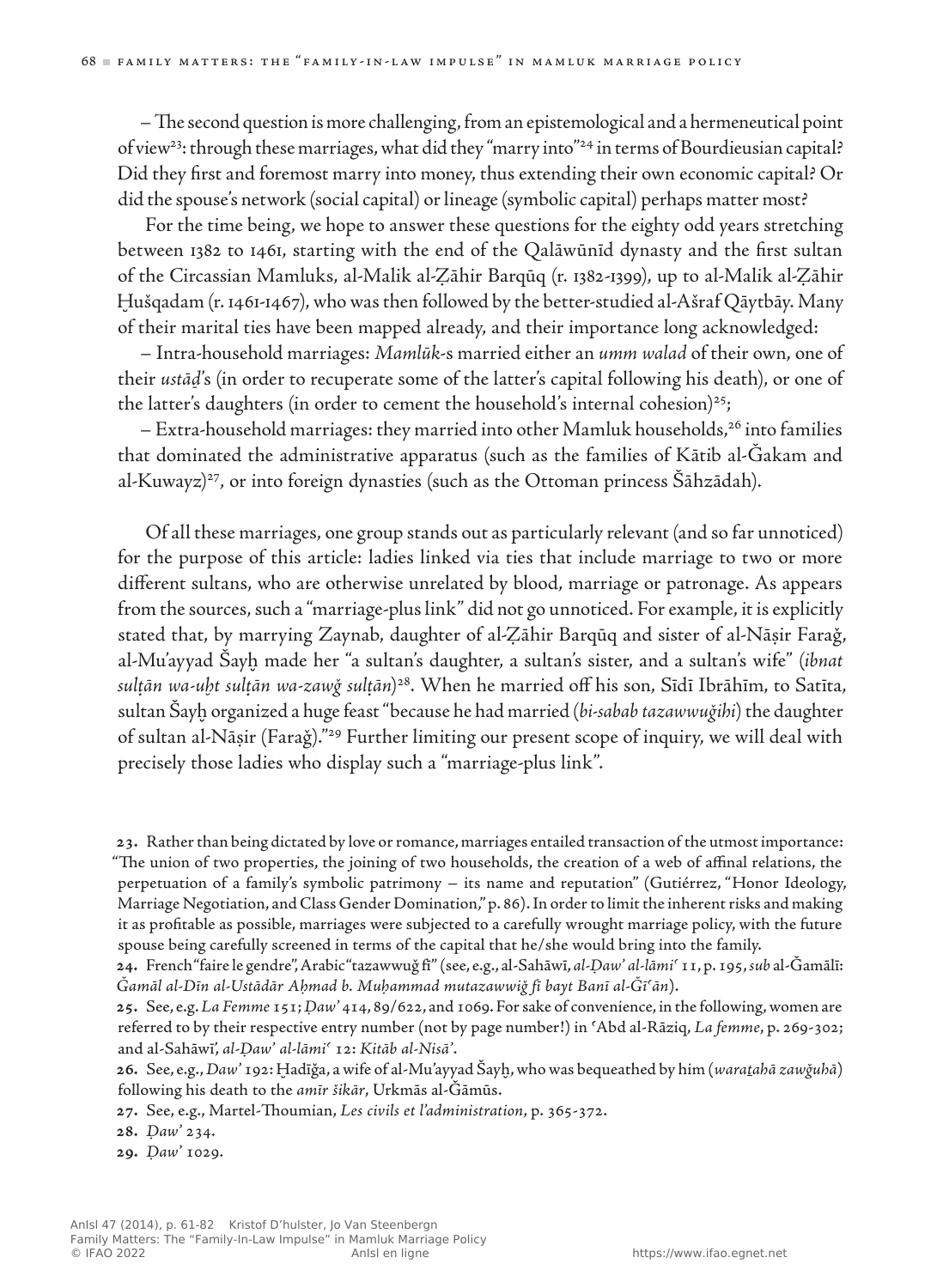## *Whom Did the Sultans Marry?*

As demonstrated above, two dominant paradigms of Mamluk studies and the challenges posed to these by recent scholarship have informed our decision to question the political agency of Mamluk ladies, and to zoom in onto those ladies who display a "marriage-plus link". Before dealing with the hermeneutics of the relevant marriages and returning to the issue of women's political power, we start with our first, empirical question: who are these "marriageplus" ladies, i.e., those ladies who are linked to two unrelated sultans, either by a (marriage + marriage tie), by a (blood + marriage tie) or by a (patronage + marriage tie). Having culled the sources, we have retrieved the following ten ladies:<sup>30</sup>

| Name                       | <b>Relations</b>                                  | Sources                         |
|----------------------------|---------------------------------------------------|---------------------------------|
| Hāğar bt. Manklī Buģā      | Granddaughter of al-Ašraf Ša'bān,                 | La femme 96, Daw' 808           |
| al-Šamsī (d. 1430)         | wife of al-Zāhir Barqūq                           |                                 |
| Zaynab bt. al-Zāhir Barqūq | Daughter of al-Zāhir Barqūq,                      | La femme 188, Daw' 234          |
| (d. 1423)                  | wife of al-Mu'ayyad Šayh                          |                                 |
| Satīta bt. al-Nāșir Farağ  | Daughter of al-Nāșir Farağ, wife of Ibrāhīm       | La femme 152, Daw' 1029         |
| b. Barqūq (d. 1416)        | b. al-Mu'ayyad Šayh (married 5/10/1413)           |                                 |
| Sa'ādat bt. Şirģitmiš      | Wife of al-Mu'ayyad Šayh (married before 1419),   | La femme 131, Daw' 376          |
| (d. 1430)                  | mother of al-Muzaffar Ahmad, wife of al-Zāhir     |                                 |
|                            | Tatar (married 4/8/1421)                          |                                 |
| Fāțima bt. al-Zāhir Țațar  | Daughter of al-Zāhir Țatar, wife of al-Ašraf      | La femme 53, Daw' 572           |
| (d. 1469-1470)             | Barsbāy (married after 2/12/1421)                 |                                 |
| Zaynab bt. Ğarbāš Qāšiq    | Relative of al-Zāhir Barqūq (great-granddaughter  | La femme 189, Daw' 237, 621,    |
| (d. 1459)                  | of Barqūq's sister) and granddaughter of Šukrbāy  | Ibn Taģrībirdī, Hawādit, p. 154 |
|                            | (wife of al-Zāhir Hušqadam), wife of al-Zāhir     | (cf. La femme 51, Daw' 621)     |
|                            | Gaqmaq                                            |                                 |
| Šāhzādah bt. Ibn 'Utmān    | Wife of al-Ašraf Barsbāy (married between 1436    | La femme 141, Daw' 213          |
| (d. 1455)                  | and 1438), wife of al-Zāhir Gaqmaq (married       |                                 |
|                            | between 1438 and 1451)                            |                                 |
| Hadīğa bt. Āqṭuwah         | Relative of al-Ašraf Barsbāy                      | Ibn Tağrībirdī, Manhal 3,       |
|                            | (daughter of "someone who came together with"     | p. 5-6, 279-282                 |
|                            | his relatives (ğumlat aqārib) from the Circassian |                                 |
|                            | domains), wife of Muhammad b. Gaqmaq              |                                 |
| Bint Sulaymān bt. Dulģādir | Wife of al-Zāhir Ğaqmaq (married after            | Daw' 1018, Ibn Tağrībirdī,      |
| (d. 27/4/1460)             | 6/8/1450), wife of al-Mu'ayyad Ahmad              | Hawādit, p. 85, 393             |
|                            | (married after 12/2/1453 before his sultanate)    |                                 |
| Šukrbāy al-Ġarkasiyya      | Manumitted slave girl of al-Nāșir Farağ, wife of  | La femme 150, Daw' 417, 621     |
| al-Nāșiriyya al-Ahmadiyya  | al-Zāhir Hušqadam (married before 1442-1443),     |                                 |
| (d. 1466)                  | grandmother of Zaynab (wife of Gaqmaq)            |                                 |

**30.** For all primary sources (except for al-Saḫāwī, *al-Ḍaw' al-lāmiʿ,* vol. 12: *Kitāb al-Nisā'*) the reader is referred to ʿAbd ar-Rāziq, *La femme*. References to other primary sources are given only when the woman is not recorded in *La Femme* or if especially relevant. For the importance of al-Saḫāwī's *Kitāb al-Nisā'*, see Lufti,"Al-Sakhāwī's *Kitāb al-Nisā.'*"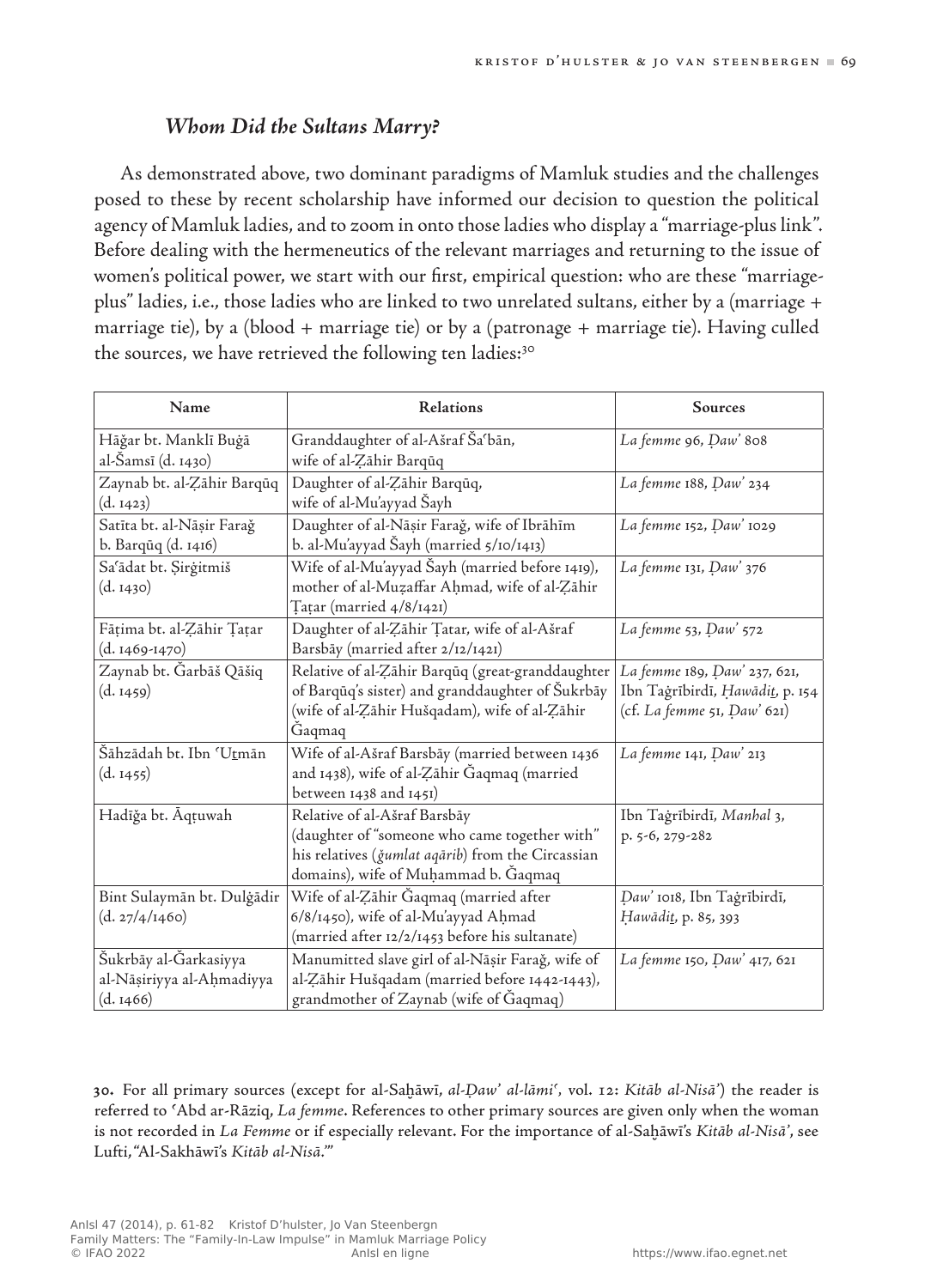While anecdotal references to these ladies are available in the sources, these are not brought in here, as our aim lies elsewhere: to position these ladies within the Mamluk mode of succession. When we thus reshuffle the empirical data, organizing it this time around the sultans rather than their ladies, and indicating their ties to their predecessors, a surprising and novel "Family-In-Law Impulse" reveals itself: sultans, if unrelated by blood to a previous sultan, often married the latter's daughter, widow or slave girl, thus rendering these into "marriage-plus" ladies.

| Sultan        | Blood ties? | Marital ties?                                                                                                                                          |
|---------------|-------------|--------------------------------------------------------------------------------------------------------------------------------------------------------|
| Barqūq        |             | Married to Hāğar, a granddaughter of al-Ašraf Ša'bān                                                                                                   |
| Farağ         | Son         |                                                                                                                                                        |
| 'Abd al-ʿAzīz | Brother     |                                                                                                                                                        |
| Šayh          |             | Married to Zaynab, daughter of Barquq and sister of Farağ and 'Abd al-'Azīz;<br>married to Satīta, daughter of Farağ                                   |
| Ahmad         | Son         |                                                                                                                                                        |
| Taṭar         |             | Married to Sa'adat, wife of Sayh and mother of Ahmad                                                                                                   |
| Muhammad      | Son         |                                                                                                                                                        |
| Barsbāy       |             | Married to Fāțima, daughter of Țațar and sister of Muḥammad                                                                                            |
| Yūsuf         | Son         |                                                                                                                                                        |
| Gaqmaq        |             | [Married to Šāhzādah, wife of sultan Barsbāy; married to Zaynab, a relative of<br>Barqūq; married off his son Muḥammad to Hadīǧa, a relative of Barqūq |
| 'Uṯmān        | Son         |                                                                                                                                                        |
| Īnāl          |             |                                                                                                                                                        |
| Ahmad         | Son         | Married to Bint Sulaymān bt. Dulģādir, widow of Gaqmaq                                                                                                 |
| Hušqadam      |             | Married to Šukrbāy, manumitted slave girl of Farağ and grandmother of<br>Zaynab, wife of Gagmag                                                        |

The "Family-In-Law Impulse" clearly reveals itself from Barqūq up to Yūsuf b. Barsbāy: either of these sultans, if not the son of the previous one (except for ʿAbd al-ʿAzīz, brother of Faraǧ), married into the latter's family. While the cases of Ǧaqmaq, Īnāl and Ḫušqadam seem to represent ruptures in this respect, these should not cause us too much concern. After all, the "Family-In-Law Impulse" is an "impulse" rather than a "rule". As such, it is much more capable of accommodating exceptions. Apart from this first observation, which will be taken up again in the conclusion, there is the fact that against their lack of "direct marital links" (i.e., to their immediate predecessor), "indirect links" and other "mitigating circumstances" can be called in:

– Perhaps in order to make up his lack of "direct tie" to his predecessor, al-ʿAzīz Yūsuf, Ǧaqmaq married Šāhzādah (a wife of Yūsuf 's father, Barsbāy) and Zaynab bt. Ǧarbāš Qāšiq (a remote relative of Barqūq; yet, in spite of the remote relation, still buried in the latter's madrasa!). Moreover, he is said to have wanted to marry a daughter of al-Ẓāhir Ṭaṭar, who turned down the offer, and he married off one of his sons, al-Nāṣirī Muḥammad, to Ḫadīǧa bt. Āqṭuwah (a relative of Barsbāy).<sup>31</sup>

**31.** Petry,"Class Solidarity Versus Gender Gain," p. 131.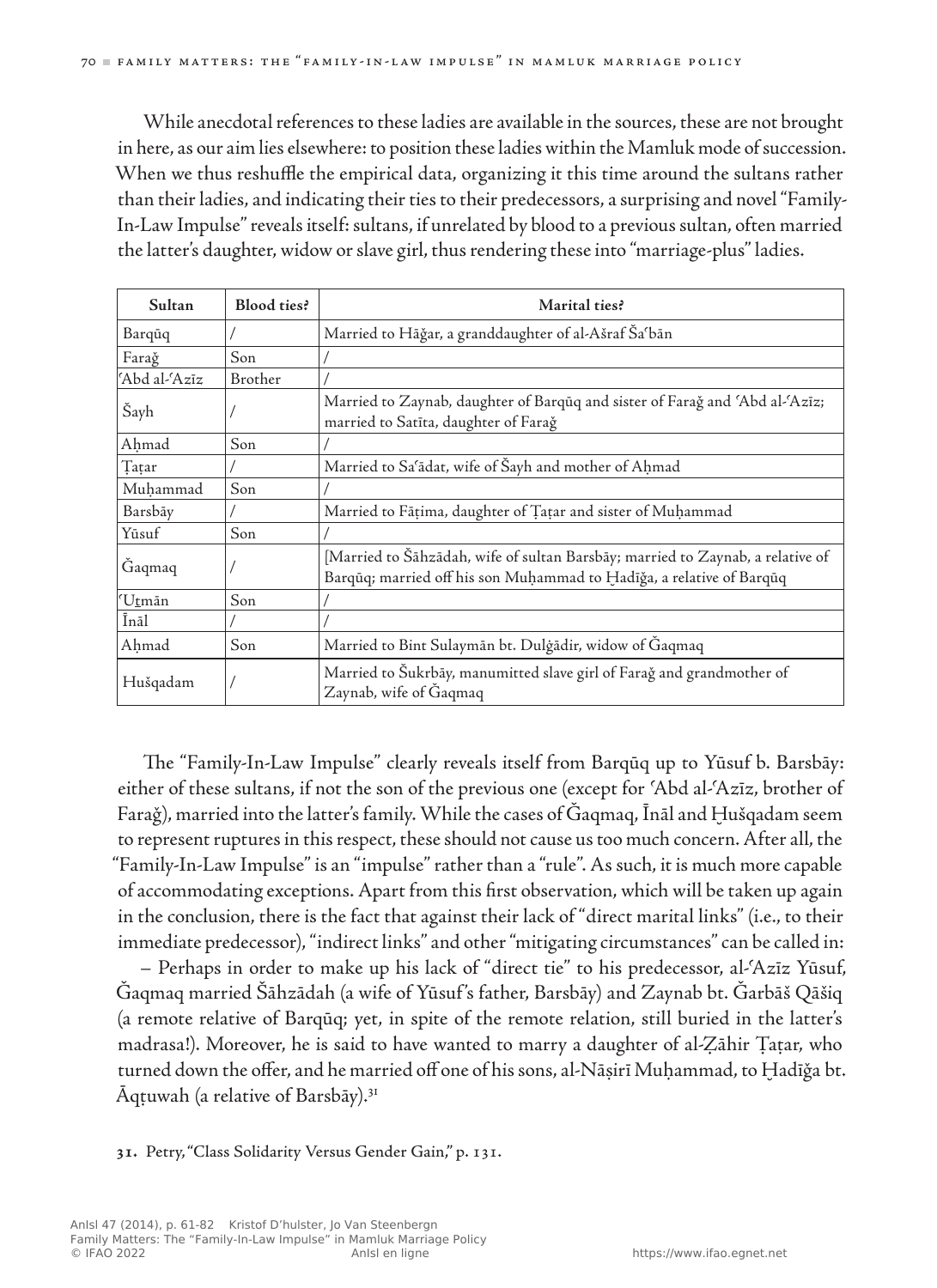$-$  Al-Ašraf Īnāl had only one wife, Zaynab (d. 1479),<sup>32</sup> a Mamluk woman, yet unrelated to any previous sultan, whom he had married over thirty years before his sultanate, and who outlived him. Whether Zaynab, allegedly a strong-willed woman of great ambition, power and influence, was the reason for him not yielding into the "Family-In-Law Impulse", or whether this was due to the ongoing transformation of the royal household from a polygamous to a monogamous institution,<sup>33</sup> or to some other reason, we cannot tell. Significantly, and perhaps in order to make up for this lack of "direct tie", Īnāl married off his son, the future sultan al-Mu'ayyad Aḥmad, to one of Ǧaqmaq's widows, Bint Sulaymān, already before Aḥmad's accession to the throne.

– Parallel to al-Ašraf Īnāl's matrimonial status, Ḫušqadam had only one wife for a long time, Šukrbāy al-Ǧarkasiyya, who was said to have been exceptionally strong-willed, and whom he had married already some twenty years before his sultanate. While she shows a weak link to al-Nāṣir Faraǧ, being a Nāṣiriyya Faraǧ manumitted slave girl, she offers no "direct link" to al-Ašraf Īnāl and son. It was only after Šukrbāy's death in 1466 that Ḫušqadam took another wife, this time one of his own slave girls, the *umm walad* Sūrbāy.34 Having been sultan for five years already at this point, marrying "wisely", i.e., marrying into the family of the previous sultan, may well have become less urgent.

The visualization of the sultanic mode of succession in accordance with the prevalent paradigm, even while validating the "Dynastic Impulse" (table 1), reveals a strong discontinuity and can only be read as a succession of mutually unrelated stretches of father-son successions. Visualizing this succession while also validating the "Extended Family" and "Family-In-Law" impulses (table 2), however, yields a different picture and clearly reveals the significance of the "Family-In-Law Impulse".35 Discontinuity is now substituted with continuity, cognatic rather than agnatic, and one that incorporates both biological and matrimonial ties, consanguine continuity and in-law continuity.

**33.** Rapoport,"Women and Gender," p. 30-32.

**<sup>32</sup>.** *La femme* 187, *Ḍaw'* 261.

**<sup>34</sup>.** *La femme* 165.

**<sup>35</sup>.** For sake of clarity, the interim reigns of Ḥaǧǧī (1389) and al-Mustaʿīn (1412) are left out, and the two reigns of Barqūq (1382-1389 and 1390-1399) and Faraǧ (1399-1405 and 1405-1412) are merged. The right column records the relation of a sultan to the immediately preceding one.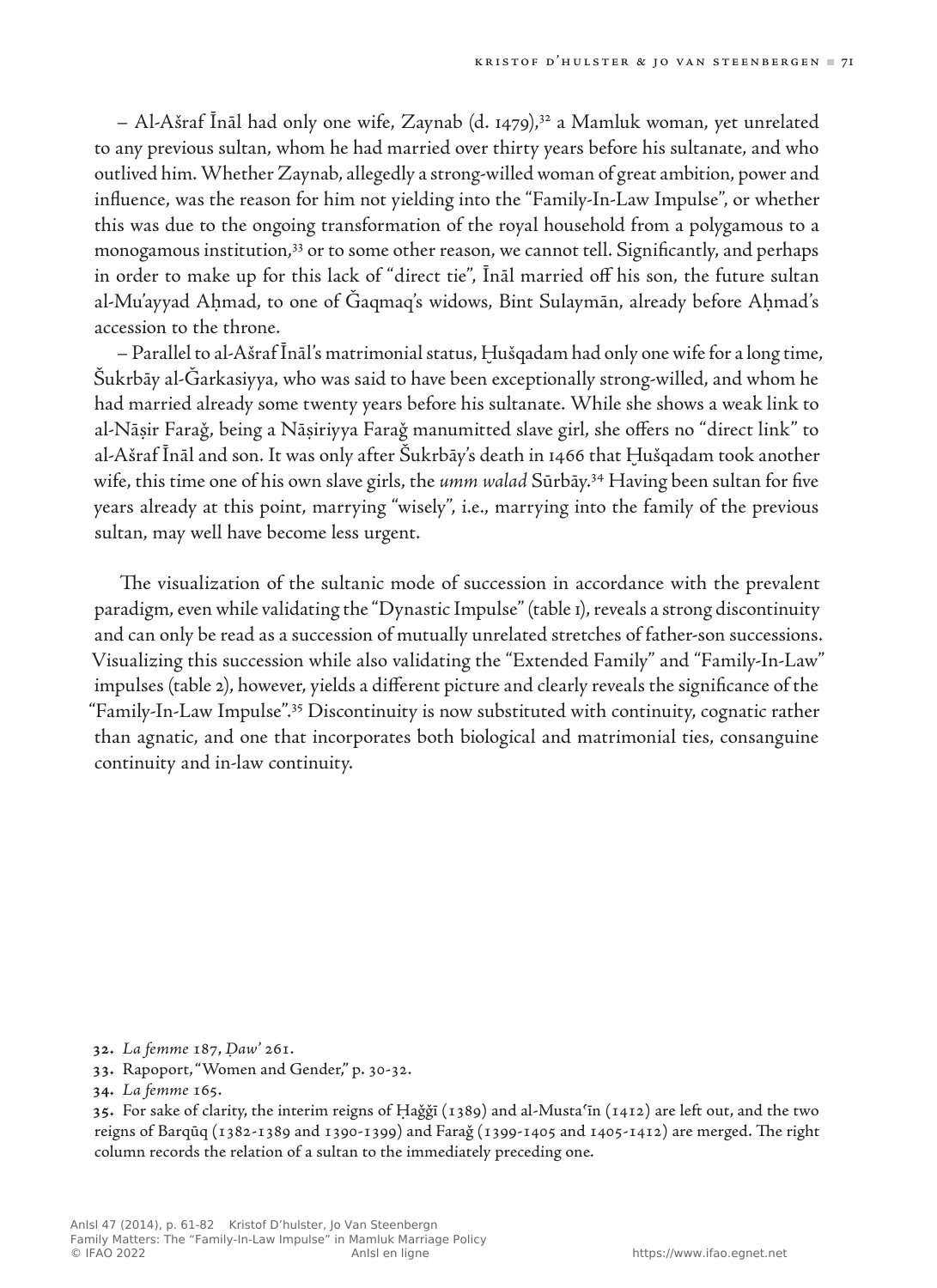

Table 1. The Mamluk mode of succession taking into account the Dynastic Impulse (
parental tie).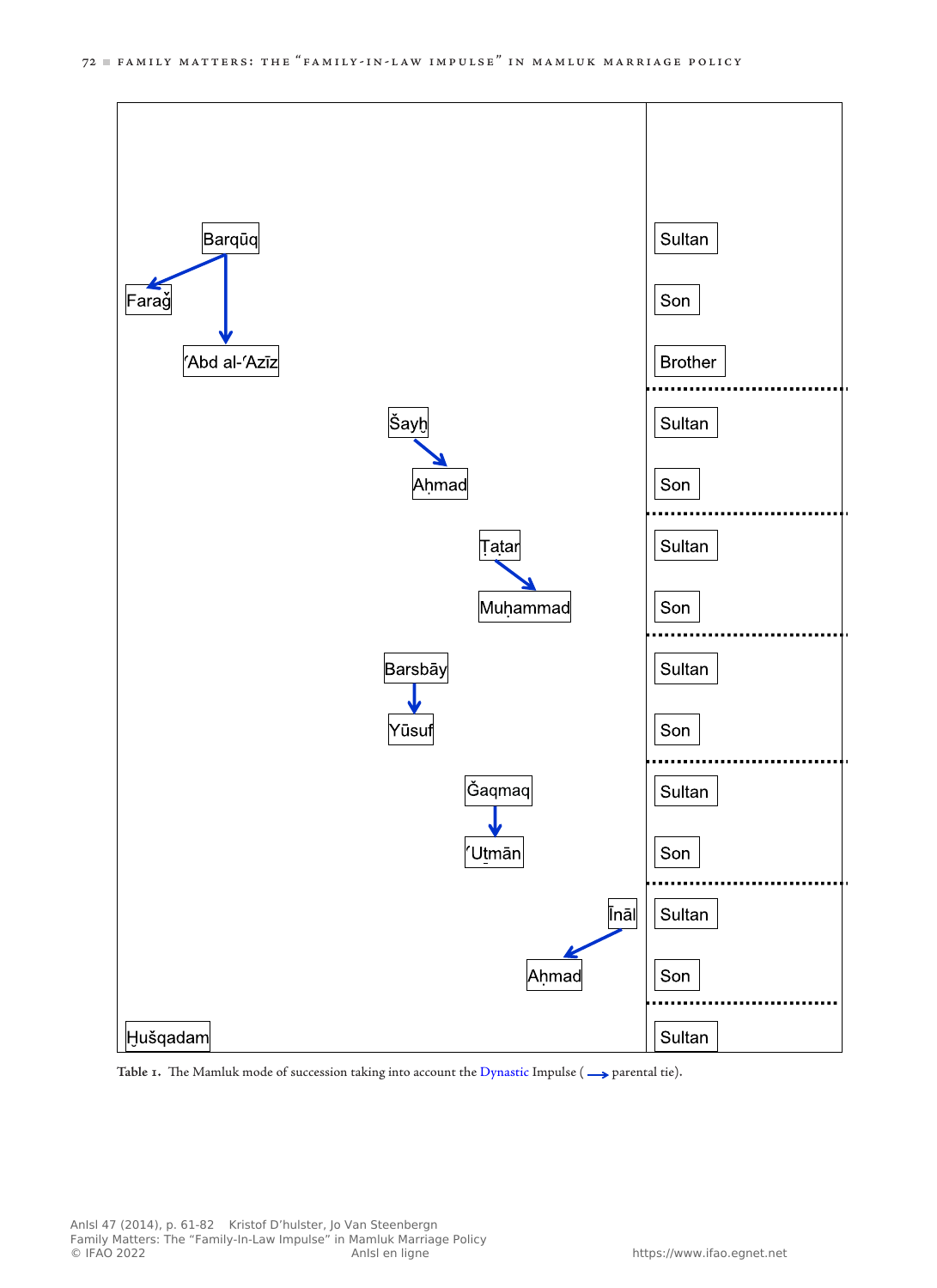

Table 2. The Mamluk mode of succession taking into account the Dynastic, Extended Family and <mark>Family-In-Law I</mark>mpulse (**\*** marriage, parental tie,  $---$  indirect tie).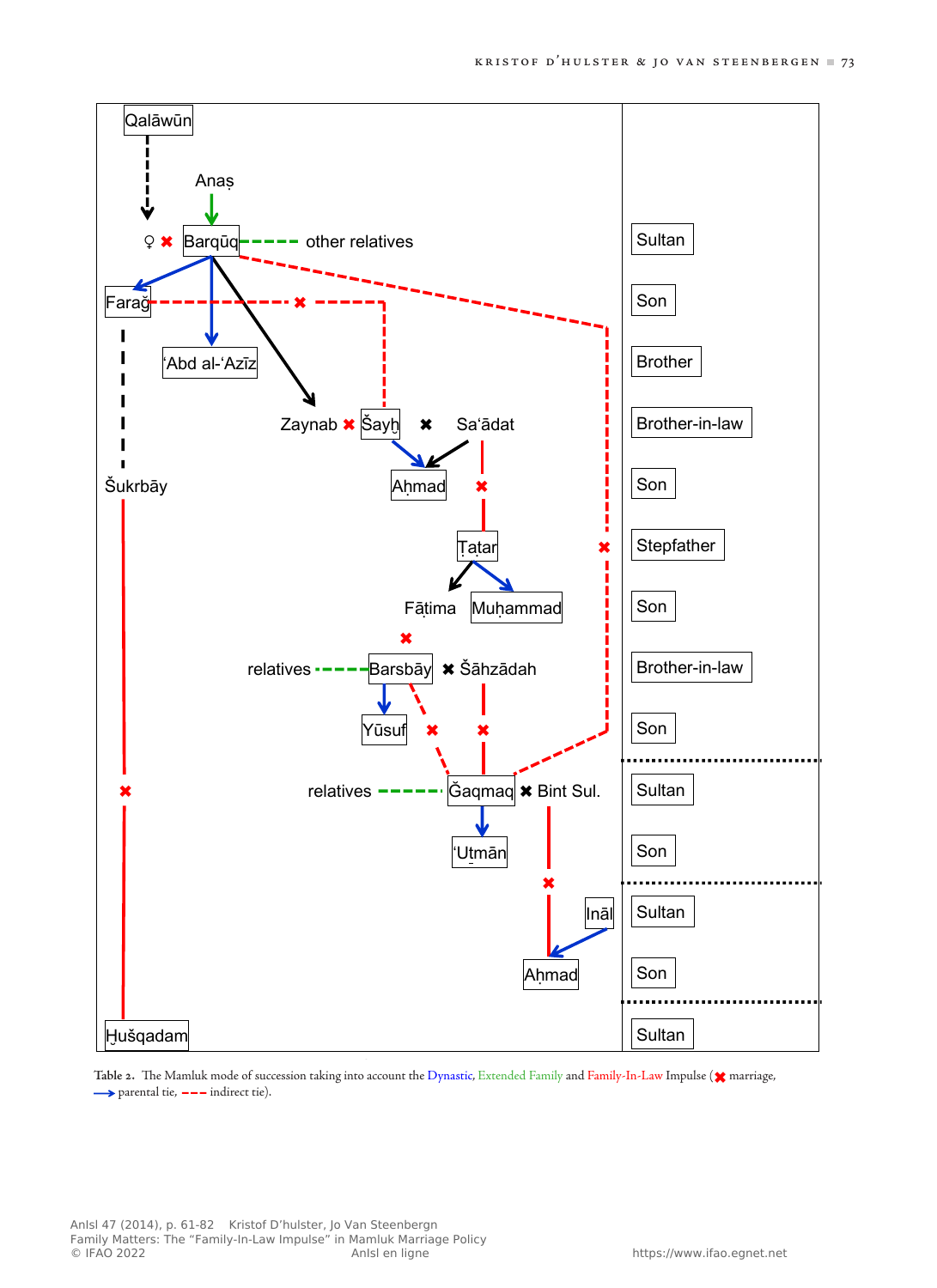#### *What Did the Sultans Marry Into?*

Until now, we have answered our first, empirical question, and have established the fact that sultans often were matrimonially linked to a previous sultan, a link we have labeled the "Family-In-Law Impulse". Having thus revealed a hitherto uncharted undercurrent of continuity, the question remains as to what was actually being passed on along this line. We now return to Bourdieu's "forms of capital"36, in order to answer the second, hermeneutically more challenging question: what does all this mean? Said otherwise: by marrying these ladies, what did the sultans actually marry into? What kind of capital was it that made late sultans' widows, daughters or slave girls sought after by later sultans?

– Economic capital: As argued by Rapoport, Mamluk women were financially independent. The often considerable dowry (mostly strongly gendered capital) they received from their parents at marriage was theirs and theirs alone. Exceptions notwithstanding, it appears that the ladies' financial resources could not be appropriated by their husband-sultans. Another argument in favor of assuming economic capital was not a significant motive is the fact that means other than marriage were available to the sultan to appropriate the economic capital of the widow of a late sultan: downright expropriation. Ḫušqadam, e.g., appropriated the great fortune of al-Ašraf Īnāl's widow, Zaynab, after her husband's demise not through marriage but by "oppressing her ceaselessly", thus "taking all her wealth".<sup>37</sup> Finally, social sciences teach us that the divorce rate is inversely proportional to partners' economic interdependence.<sup>38</sup> The increased divorce rate of fifteenth-century Mamluk society could indicate that divorce was not a costly affair, and, hence, that the individual's property remained his or her own. While the possibility of economic capital playing its role cannot be ruled out, and evidence in favor of this can indeed be called to the front,<sup>39</sup> it appears rather unlikely for this to have been the major rationale behind the sultan's "Family-In-Law Impulse".

– Social capital: Rather than money, did the sultans perhaps marry into their spouse's social capital? By marrying her, could a sultan perhaps directly link up her network to his, and thus indirectly recuperate whatever that was left of the network of her late father, husband or master? This is not unlikely, as the importance of social capital in the run for the sultanate can hardly be overestimated, especially when dynastic legitimation was lacking. Regarding the Mamluk ladies' counterparts in early Ottoman Egypt, Hathaway concluded that these acted as custodians to their husband's social capital: following the *ustāḏ*'s demise, his widow anchored the household as a family matriarch and stopped it from disintegrating. As such, she was the key par excellence for any other Mamluk to the household of the late *ustāḏ*. 40 As a consequence, networks in Ottoman

**<sup>36</sup>.** Assuming cultural capital to have played no significant role in this respect, this is not discussed here.

**<sup>37</sup>.** See Ibn Taġrībirdī, *Ḥawādit*, p. 407; and Petry,"Class Solidarity versus Gender Gain," p. 126-129.

**<sup>38</sup>.** Gathorne-Hardy, *Love, Sex, Marriage and Divorce*, p. 176.

**<sup>39</sup>.** See, e.g., the case of Ibnat Sīdī (*Ḍaw'* 1019), a widow with such fortunes that"more than one"tried his luck at her (*wa-lahā tarwa zā'ida wa-ǧihāt mawqūfa ʿalayhā bi-ḥaytu raġiba ġayr wāḥid fī al-ittiṣāl bihā*).

**<sup>40</sup>.** Hathaway,"MarriageAlliances"; *id*., *The Politics of Households in Ottoman Egypt*, p. 109-124.See also Staffa, "Dimensions of Women's Power", p. 78-83; Ayalon,"Studies in al-Jabartī I", esp. p. 288-299. Fay ("Women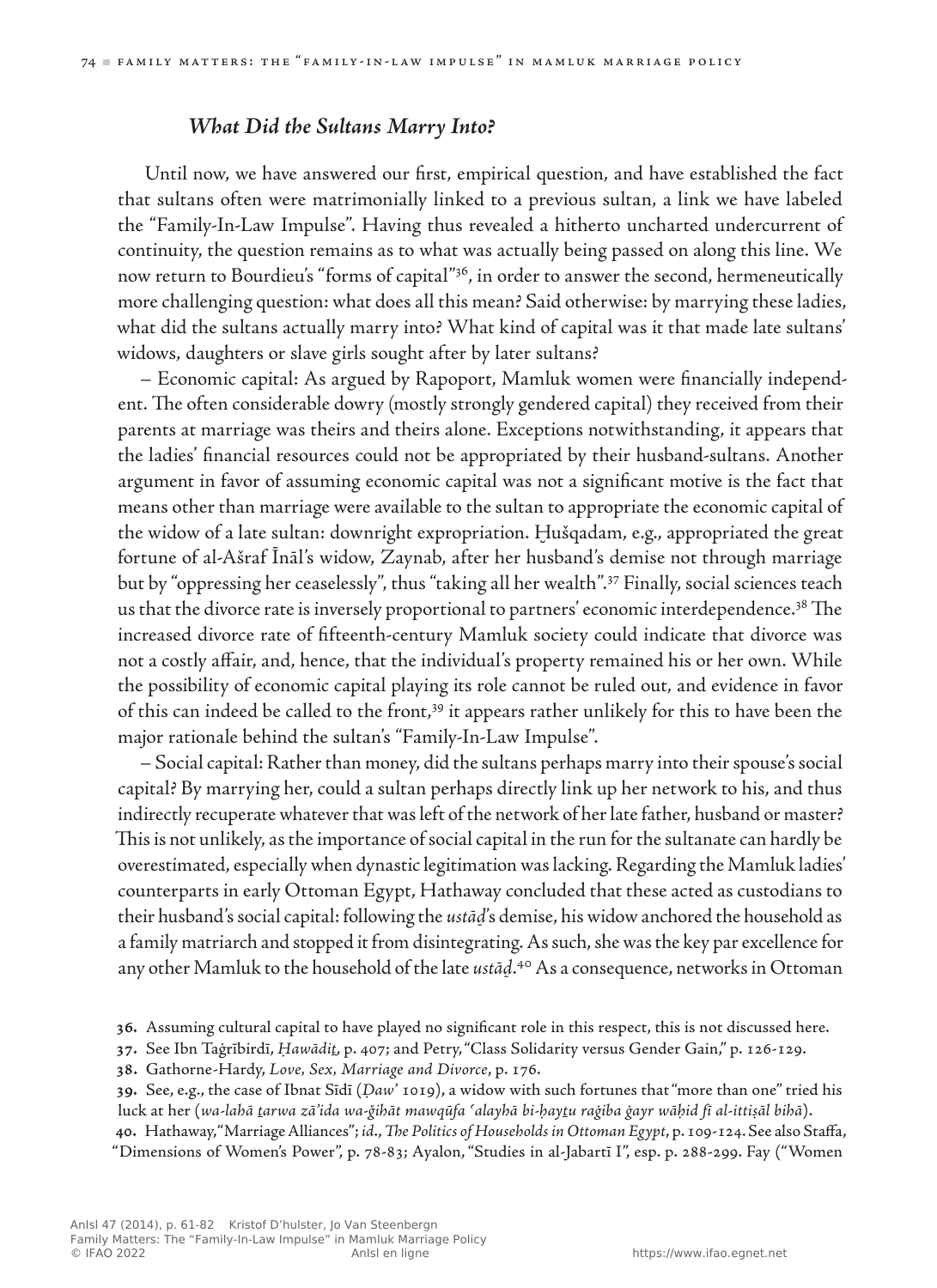Egypt were much less prone to the one-generational cyclicalism of Mamluk Egypt, instead being transferred over several generations, with ladies being an important channel of transfer in this respect. As Fay has it, "Far from being irrelevant or peripheral members of the neo-Mamluk households of Ottoman Egypt, women were crucial to its maintenance and reproduction because they added important elements of cohesion, stability, and continuity to an inherently unstable system."41 However, social capital in Mamluk times appears to have been much more gendered than it was in Ottoman Egypt. Of course, Mamluk ladies held social capital, that of the *ḫawand al-kubrā* often comprising several hundreds of slaves and eunuchs and extending far in society through *ihtiṣāṣ* and other connections.<sup>42</sup> Yet, the sources do not portray them as custodians to the social capital of their late fathers, husbands or masters. Concluding, whereas Ottoman Mamluk ladies come to the fore as true *matres familias*, it remains doubtful whether Mamluk ladies equally functioned as "mothers" to their husbands' extended households, and, consequently, as readily available keys to these.

– Symbolic capital: There is good reason to believe that the sultans married these women first and foremost, not because of the money or clients that came with them, but simply because "they were who they were": daughters, widows, or sisters of the late sultan. Whereas the late sultan's citadel was automatically turned into the residence of the new one, as "institutionalized booty," his women might have been considered as "un-institutionalized booty". Yet, these women were more than trophies to a triumphant victor. After all, one of the Mamluk sultans' weak spots, both on the international theatre and vis-à-vis the home audience, was their lack of pedigree. In a world where nasab mattered a great deal,<sup>43</sup> being a "nobody's son" (*ibn 'Abd Allāh*) was a symbolic deficit indeed, and one way to make up for this lack of pedigree was to marry into one. When the Mamluk sultan thus married a widow or a daughter of the late sultan, he gained both

and Waqf "), observing the fact that"(women) have also been seen as inconsequential and irrelevant to the reproduction of a system, the Mamluk or neo-Mamluk, heretofore depicted as entirely male" (p. 33), highlights the role played by the women in contributing to the cohesion of the Neo-Mamluk household, its stability and continuity, by transmitting property and political legitimacy:"Real and fictive kinship tiesinterlocked within the household, acting as a cohesive force to counterbalance the tendency toward fragmentation. What has been overlooked in the past is the role that women played in creating and strengthening the ties of kinship and legitimizing the victors in the struggles for power"(p. 45).

**41.** Fay,"Women and waqf," p. 34.

**42.** Forfemale networking,see, e.g.,Ḫadīǧa bt.AmīrḤāǧǧ (*Ḍaw'* 144),who issaid to have had great*iḫtiṣāṣ* with al-Ašraf Īnāl's *bawand al-kubrā*, and who was sought for by the people to intercede on their behalf with her son and others (*wa-ntafaʿa al-nās bi-šafāʿatihā wa-sifāratihā ʿindahu wa-ʿinda ġayrihi*); andʿĀ'iša bt.Ǧānbirdī(*Ḍaw*'464), said to have had "connections with the princesses and others" (*lahā ittiṣāl bi-l-ḫawandāt wa-ġayrihinna*). For Ottoman Egypt, see Fay, "Women and Waqf," p. 47 ("Women used their former slaves to expand their influence and power (…). Women were active in constructing patronage networks of their own by placing their freed slaves in the households of the Mamluk elite and arranging their marriages. As a patroness, a woman would have a continuing claim to the loyalty of her former slaves and an independent source of information and influence"). **43.** Hence the importance of bibliographical dictionaries and their strong attention to lineages. For an approach of these and other types of sources as documents that provide proof of someone's identity, see Chamberlain, *Knowledge and Social Practice*, p. 17, 156-159 ("biographical collections were designed as a record of a person's status in the city"); and Berkey "Al-Subkī and his Women."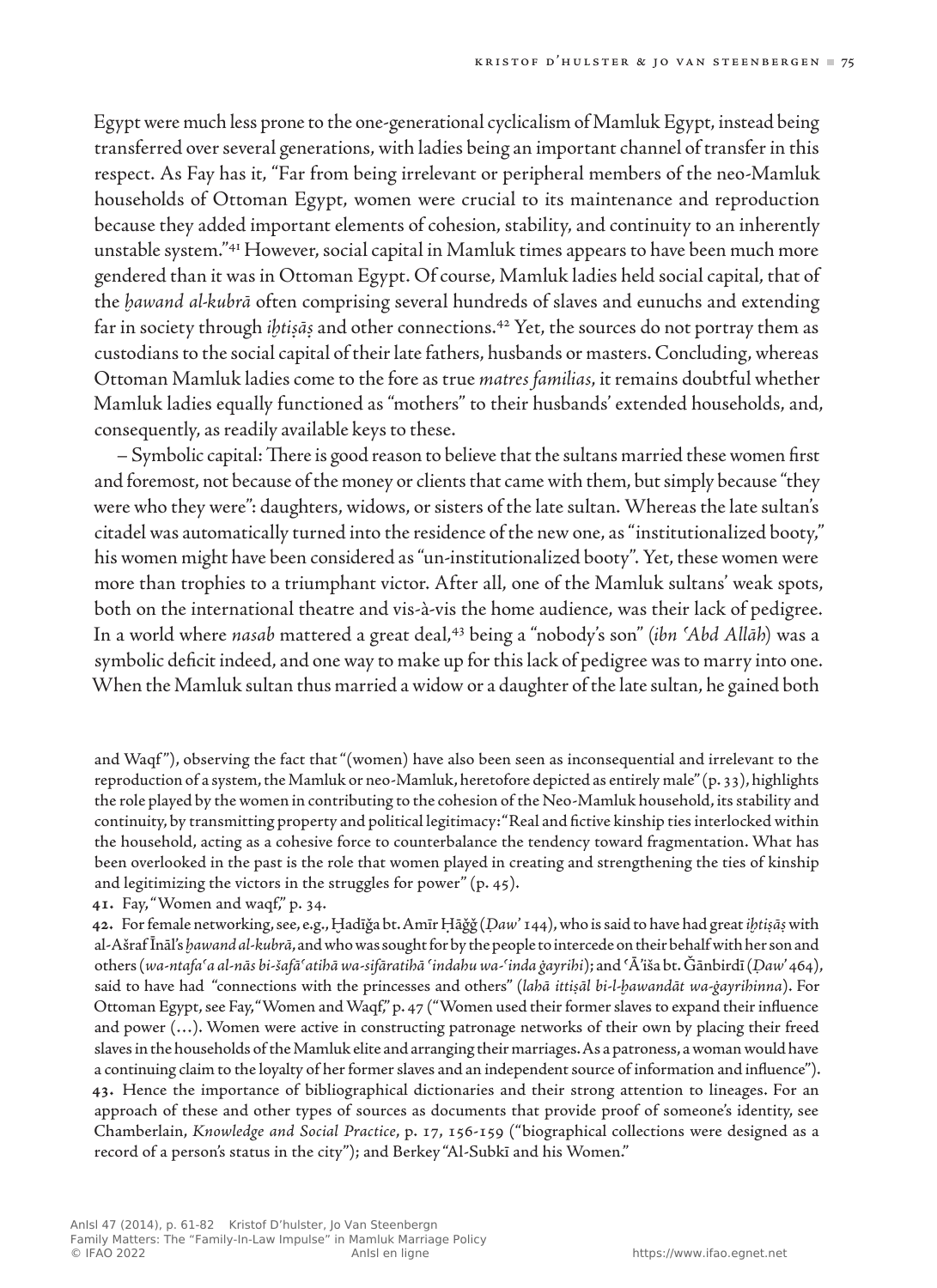a pedigree, albeit only an in-law pedigree, and a tie to the late sultan, albeit only an in-law tie, <sup>44</sup> and thus boosted his legitimacy and provided the discontinuous line of succession with some continuity. Indeed, Al-Mu'ayyad Šayḫ remained a "nobody's son" throughout his life, yet he was more: by marrying Zaynab bt. Barqūq, he was a son-in-law of Barqūq, and a brother-in-law of the two previous sultans, Faraǧ and ʿAbd al-ʿAzīz. An observation that tallies neatly with our assumption that symbolic capital mattered most, is the fact that, apart from Aḥmad b. Īnāl, no other sultan-son married into the family of his father's predecessor. As these were "somebody's sons", already, we could assume "profitable" marital ties to have mattered less for them.<sup>45</sup>

We have apparently answered the second, hermeneutical question in general terms only, as the primary sources do little more than record the actual marital ties and mostly remain mute on the rationale behind these and on the boost these gave to the new sultans.<sup>46</sup> If the sources had provided more circumstantial detail, we might have been able to move beyond the sweeping categorization of "Family-In-Law Impulse" and to discern more specifically the complexity of the forms of capitals playing. Specifics that might have allowed us to do so would include the date of marriage (pre- or post-accession to the throne) $47$ , as well as the status of the woman involved

**44.** Apart from the short reference to the importance of in-laws in Ayalon,"The Circassians in the Mamlūk Kingdom," p. 144 ("Indeed, it would be no exaggeration to call the second half of the Circassian period'the period of rule by brothers-in-law and relatives,'" quoted in Loiseau, *Reconstruire la Maison du sultan*, p. 199), Koby appears to be the only scholar to date who has drawn significant attention to the category of in-laws in his PhD ("Ethnic Groups, Social Relationships and Dynasty"): "In this period, the status of female members of the sultan'sfamily devolved to those emirs who married them, and who were often buried in the mausoleums of the sultans, together with their sons. It is also common to find in sources from the Circassian period references to the sons of emirs who married daughters ofsultans as descendantsin a cognate line of the sultan (*asbāṭ*), and these sons were even given a royaltitle (*sīdī*)(…) Family and maritalties were a factorthat counterbalanced the erosion in the importance of biological family (sic), as well asthe decline of the agnate lines and of the dynasty and hereditary practices."Unfortunately, we had recourse to the English abstract of his PhD only (see n. 15). **45.** As tempting as this may be, we should take into account the fact that sultan-sons were much younger at their accession than the "true" sultans were and remained on the throne for a short period only.

46. Against this, marriages of non-sultans into the sultans' family are sometimes explicitly (yet vaguely!) said to have boosted the husband's power.Qāḍī FatḥAllāh b.Mustaʿṣim b.Nafīs and Īnāl Bāy b.Quǧmās al-Ẓāhirī, e.g., are said to have become powerful by marrying into the families of al-Mu'ayyad Šayḫ and al-Nāṣir Faraǧ (al-ʿAynī, *ʿIqd*, vol. 1, p. 193: *zawwaǧahu Šayḫ wālidatahu fa ʿaẓuma bi dalika ǧiddan*; Ibn Taġrībirdī, *Manhal*, vol. 3, p. 218: *wa ṣāra lahu kalima nāfiḏa fī al-dawla li zawāǧihi bi uḫt al-sulṭān*).

**47.** A pre-accession marriage could be considered as a preparatory manoeuvre, a way of paving the road to the citadel, while post-accession marriages might have aimed at consolidating or legitimizing the rupture posed by the new sultan's accession. Unfortunately, with few exceptions, the timing of marriages eludes us. Ināl, e.g., married off hisson,the future sultanAḥmad,to one of Ǧaqmaq's widows, already *before* his son's accession to the throne. Timing has also been referred to already as a possible explanation for the ruptures posed by the sultansĪnāl and Ḫušqadam.Finally,there is one notable case,where timing seemsto have been crucial: al-Ẓāhir Ṭaṭar's marriage to Saʿādat, al-Mu'ayyad Šayḫ's widow and mother to his successor-son, Aḥmad. Following Šayḫ's death,Ṭaṭar acted as a regentto youngAḥmad,during the latter'sshort-lived reign.Then,"the *amīr kabīr* Ṭaṭar married the mother of sultan Aḥmad (…) thus becoming the sultan's uncle (sic!), being married to his mother, as well as his *niẓām al-mulk*"(IbnTaġrībirdī,*Nuǧūm*, vol. 6,p. 500).However,they didn'tlive long and happily ever after: before long, Țațar deposed his stepson, seized the throne for himself and divorced Sa'ādat.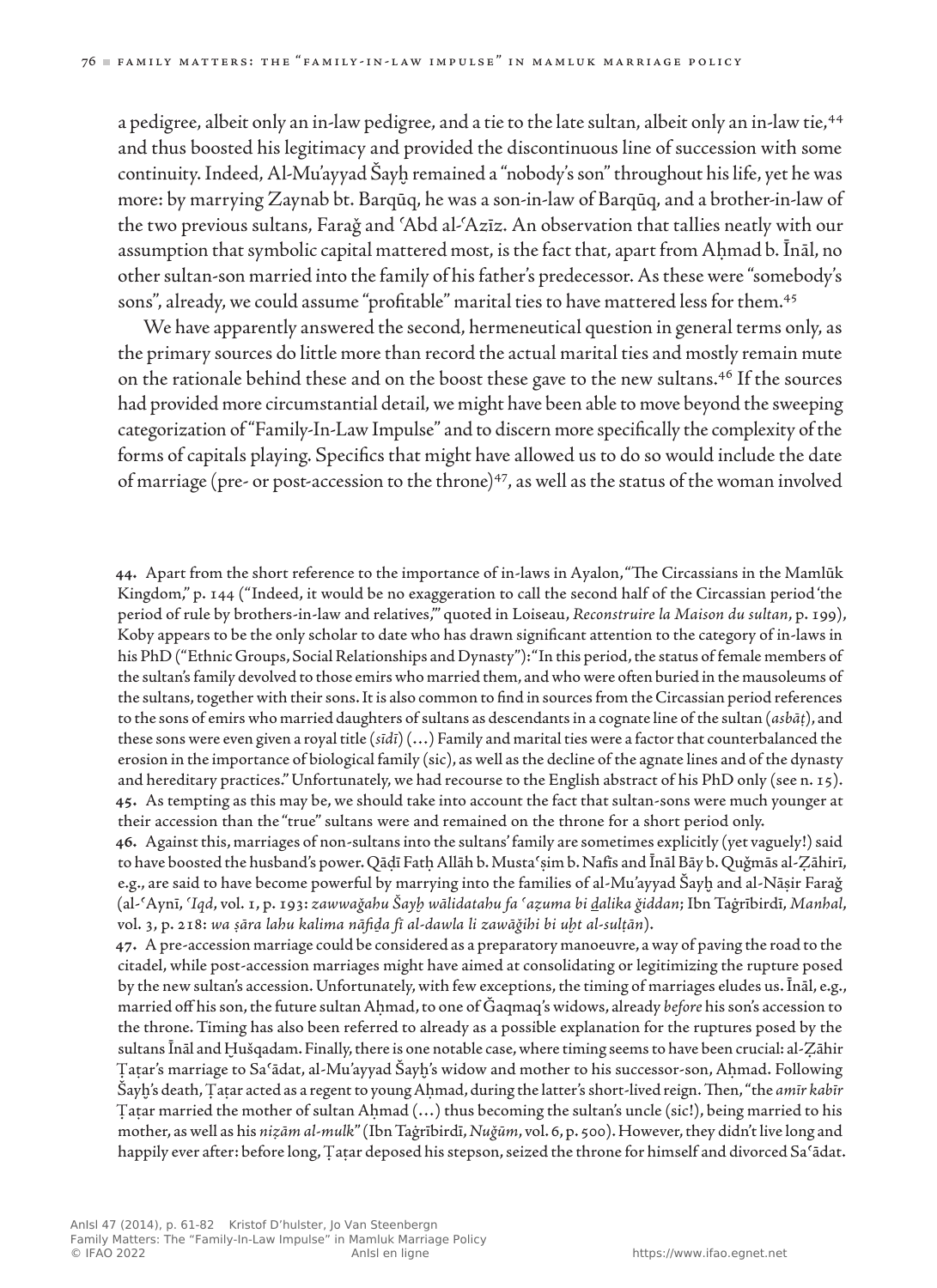(slave girl, *umm walad*, *ḫawand al-kubrā*, etc.)48 and the make-up of the sultan's core household (the presence of other women and of male offspring), both pre- and post-marriage. Yet, we have to work with the scant material at hand, and while no form of capital can be ruled out as an incentive, this material does suggest symbolic capital to have mattered first and foremost.

### **Mamluk Ladies and Political Power**

Whereas scholars such as Broadbridge, Loiseau and Koby have called attention to the category of blood ties and ethnicity as understudied elements in Mamluk culture, we have called attention to the category of matrimonial ties as an aid to socio-political (re)production, hereby challenging the validity of two prevalent paradigms. We have argued that the Mamluk sultans' marriage policy reveals a "Family-In-Law Impulse", as they marry into the family of the preceding sultan. While the heuristics of this impulse remain elusive, we tentatively consider these marriages to be marriages into symbolic capital first and foremost, as these provided the new sultan with an in-law pedigree an in-law tie to the previous sultan, both strong legitimizing tools. Not only does this impulse challenge the paradigm of gendered space, by rethinking women as transmitters of capital that was valued in the male public sphere, hence, as politically significant; but also that of Mamluk one-generationalism and the prevalence of artificial ties. As such, this impulse might help us to come to terms with the discontinuous mode of Circassian sultanic succession: competitive ruptures that separated stretches of two-/three-generational agnatic dynastic continuity (provided by the "Dynastic Impulse", and preferably anchored by a broader family basis, provided by the "Extended Family Impulse"), are smoothened by the "Family-In-Law Impulse". This impulse aimed at carrying one or various forms of capital, sought after by the new sultan, over these ruptures, thus providing an undercurrent of trans-generational or trans-dynastic continuity. Mamluks gained the sultanate through a competitive mode of succession, and then tried to substitute this very mode that had won them the throne with a dynasty, the chances of which they tried to enhance through an "Extended Family Impulse" and a "Family-In-Law Impulse".

In order to further elaborate on these matters, a wider net should be cast: first by including the later period up to the Ottoman conquest of 1517 (during which, it appears, the three

**48.** One could assume slave girls to have been valued less by later sultans than free women, as the sources yield only one such girl, the manumitted Šukrbāy, who, moreover, offers but a weak link. Further, even though the capacity to reproduce biologically is very much a coveted capital in its own right (especially given the heavy toll of the Black Death, and as Mamluk society was marked not by lateral but by vertical inheritance), there is the fact that only Saʿādat bt. Ṣirġitmiš appears to have been an *umm walad* to her previous husband. Tentatively, one could assume concubinage and polygamy to have devaluated this "biological capital" as a rationale behind the sultans'marriages.Compare to Balabanlilar's observation on theTimurids("The Begims of the Mystic Feast,"p. 138):"'Maternity was notin itself a path to power'; it was a woman's personal pedigree that allowed her to develop a prestigious dynastic position."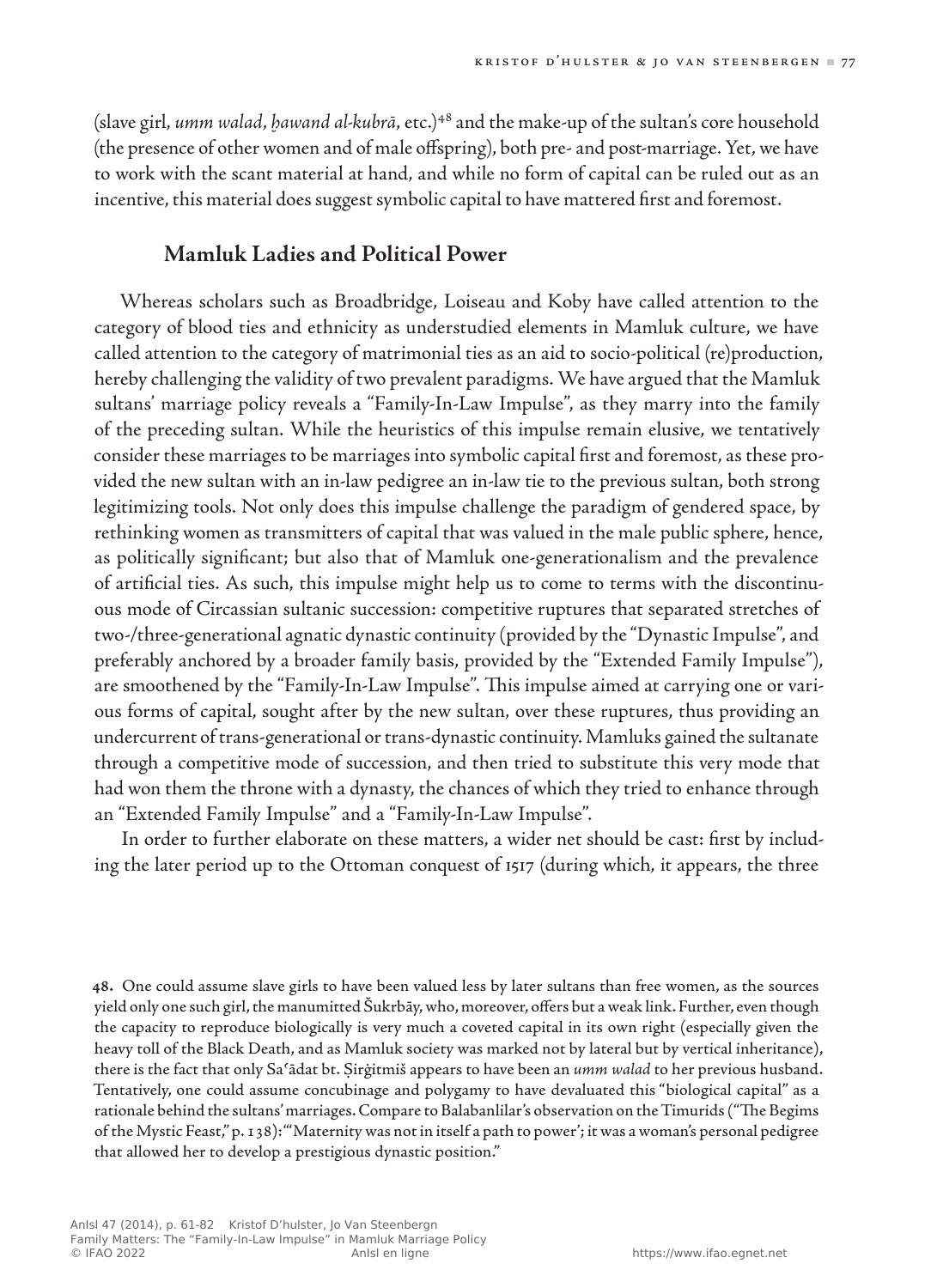impulses were very much at play<sup>49</sup>), and second, by including ladies linked to only one sultan. A good acid test to the validity of our assumptions would be to zoom in on amirs who made a failed run for the sultanate. Do these perhaps display more marital ties to sultanic households than their more compliant peers? A notable example could be Qurqumās, who competed with Ǧaqmaq for the throne, following the death of Barsbāy and during the reign of the latter's son, Yūsuf. Could this Qurqumās' marriages to a daughter of Faraǧ and one of Šayḫ perhaps be seen as preparatory manœuvres?

As challenging as these impulses may be vis-à-vis the two paradigms referred to, we should be cautious not to substitute these paradigms with fresh ones. Indeed, it would be unwise to replace the notion of one-generational cyclicalism with one of trans-generational continuity, for there is no reason to assume that one of two possible assets, *mamlūk nisba* and consanguineous *nasab*, played in the socio-political field to the exclusion of the other. Nor should Mamluk ladies be hailed as saviors, who, at last, have ridded us from that enigmatic "Mamluk phenomenon", by providing us with a full-fledged dynasty that runs along both consanguine and marital ties. Neither these women nor the "Family-In-Law Impulse" are the one key to understanding this phenomenon. Moreover, it is important for the "Family-In-Law Impulse", as well as Broadbridge's "Dynastic Impulse" and "Extended Family Impulse" to be properly understood, as tools, not as "rules of succession". These impulses are social strategies, neither always available nor always turned to, and used to obtain, preserve, reproduce or legitimize office, network, status, money, in short, Bourdieusian capital in its widest forms.<sup>50</sup> The game of Mamluk politics was played through brokerage: in order to win over to his side the different factions and households, to integrate these into one system intimately linked to his person, and to legitimize the resulting power constellation, a Mamluk amir turned to a broad spectrum of social strategies, either triggering existing ties of solidarity based on kinship, ethnicity, *ḫušdāšiyya* or others, or forging new ones based on, e.g., *ṣaḥāba* or a clever marriage policy.

It is within this highly diversified socio-political field that Mamluk ladies performed. Perhaps they didn't always do so by actively operating in the public sphere; yet this doesn't rule out their significance in politics. As rightfully observed by Meisami, against "the modern assumption that politics involves the public sphere only (…) in the medieval Islamic world, politics must be seen as a continuum between public and private."<sup>51</sup> Hence, wherever women may have been positioned along this continuum, they had power nonetheless, influencing

**<sup>49</sup>.** After validating the three impulses, the sequence of sultans following Ḫušqadam reads as follows: // al-Ašraf Qāytbāy (rupture with the previoussultan, yet married to a daughter of al-Ašraf Īnāl[Ibn Taġrībirdī, *Nuǧūm*, vol. 7, p. 684]; also had two sisters in the sultanate [*Ḍaw'* 1041 and 1042]) > his son al-Nāṣir Muḥammad > his uncle al-Ẓāhir Qānṣūh (i.e., the brother of Muḥāmmad's mother, Aslbāy [*La femme* 12]; also married to a wife of Muḥammad, Miṣrbāy [*La femme* 120]) > his brother-in-law al-Ašraf Ǧānbulāṭ (married to Aslbāy) // al-ʿĀdil Ṭūmānbāy (rupture, yet married to Fāṭima [*La femme* 45], a wife of Qāytbāy) > his uncle al-Ašraf Qānṣūh (i.e., a brother of al-ʿĀdil Ṭūmānbāy's father) // al-Ašraf Ṭūmānbāy (rupture, yet married to a niece [*La femme* 45, 57, 58] of the aforementioned Fāṭima).

**<sup>50</sup>.** See, e.g., Bourdieu,"Les strategies matrimoniales"; and *id*.,"Stratégies de reproduction."

**<sup>51</sup>.** Meisami,"Writing medieval women," p. 63.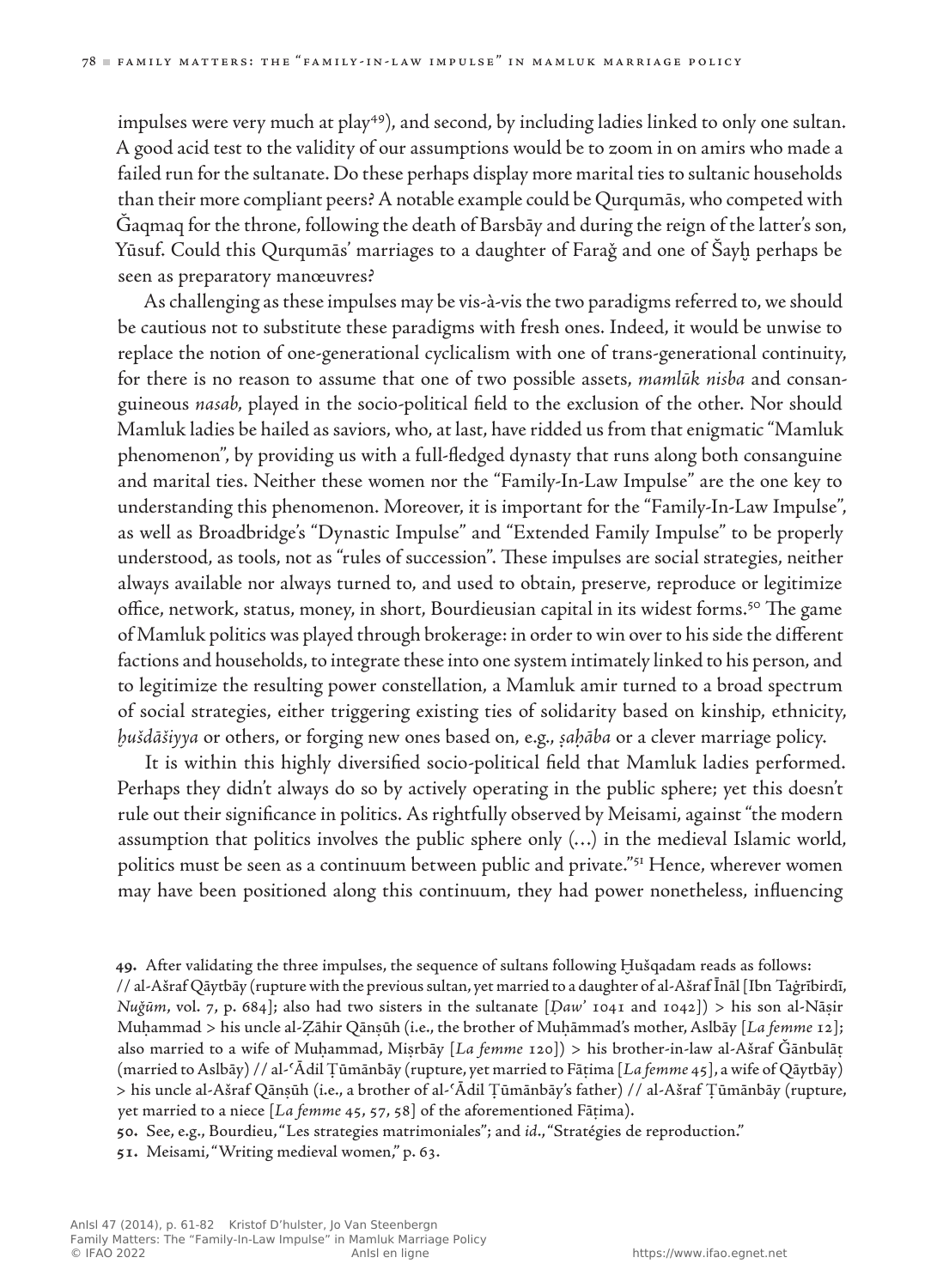action through a political significance that derived from holding highly valued capital and from transmitting such capital from one sultan to the other. As Staffa has it, "Although women's political power was rarely obvious, it was a continuous undercurrent in the mainstream of formalized power exercised by men." 52 While Petry considered women "custodians of property" (i.e., economic capital), we believe that we may expand this, by considering them custodians and transmitters of capital in all its forms. As such, they provide an undercurrent of continuity, which we are starting to appreciate only now.

## **Bibliography**

#### *Sources*

- al-ʿAynī, *ʿIqd al-ǧumān fī ta'rīḫ ahl al-zamān*, ed. M.M. Amīn, vols. 1-4, al-Hay'a al-Miṣriyya al-ʿĀmma li-l-Kitāb, Cairo, 1987-1992.
- Ibn Taġrībirdī, *Ḥawādit al-duhūr fī madā l-ayyām wa-l-šuhūr*, ed. W. Popper, University of California Press, Berkeley-Los Angeles, 1930-1942.
- —, *al-Manhal al-ṣāfī w-l-mustawfā baʿda al-wāfī,* ed. M.M. Amīn, vols. 1-13, al-Hay'a al-Misiyya al-ʿĀmma li-l-Kitāb, Cairo, 1984-2009.

#### *Studies*

- Abbot, N., "Women and the State in Early Islam. I. Mohammed and the First Four Caliphs," *JNES* 1/1, 1942, p. 106-126.
- ʿAbd ar-Rāziq, A., *La femme au temps des Mamlouks en Égypte. Thèse pour le doctorat d'État ès-lettres et sciences humaines*, Université de Paris I, Paris, 1972.
- Adkins, L. and Skeggs, B., *Feminism After Bourdieu*, Blackwell Pub., Oxford, UK-Malden, MA, 2004.
- Afsaruddin, A., "Methodologies, Paradigms and Sources for Studying Women and Islamic Cultures: Thematic Entries. Islamic

—, *al-Nuǧūm al-zāhira fī mulūk miṣr wa-l-qāhira*, ed. W. Popper, vols. 6, 7, University of California Press, Berkeley, 1915-1929. al-Saḫāwī, *al-Ḍaw' al-lāmiʿ li-ahl al-qarn al-tāsiʿ*, ed. 'A.Ḥ. 'Abd al-Raḥmān, vols. 1-12, Dār al-Kutub al-ʿIlmiyya, Beirut, 2003.

> Biographical Dictionaries: 11th to 15th Century," *Encyclopedia of Women & Islamic Cultures*, vol. I: *Methodologies, Paradigms and Sources*, Brill, Leiden-Boston, 2003.

- Afsaruddin, A., "Early Women Exemplars and the Construction of Gendered Space. (Re-)defining Feminine Moral Excellence," in M. Booth (ed.), *Harem Histories. Envisioning Places and Living Spaces*, Duke University Press, Durham-New York, 2010.
- Ahmed, L., *Women and Gender in Islam. Historical Roots of a Modern Debate*, Yale University Press, New Haven, 1992.

**52.** Staffa, "Dimensions of Women's power," p. 71. See also p. 95: "It was the feminine connection that continually eroded the exclusive boundaries of the successive military elites that ruled Egypt $(...)$  an integrative force in a society that desired, yet feared, integration."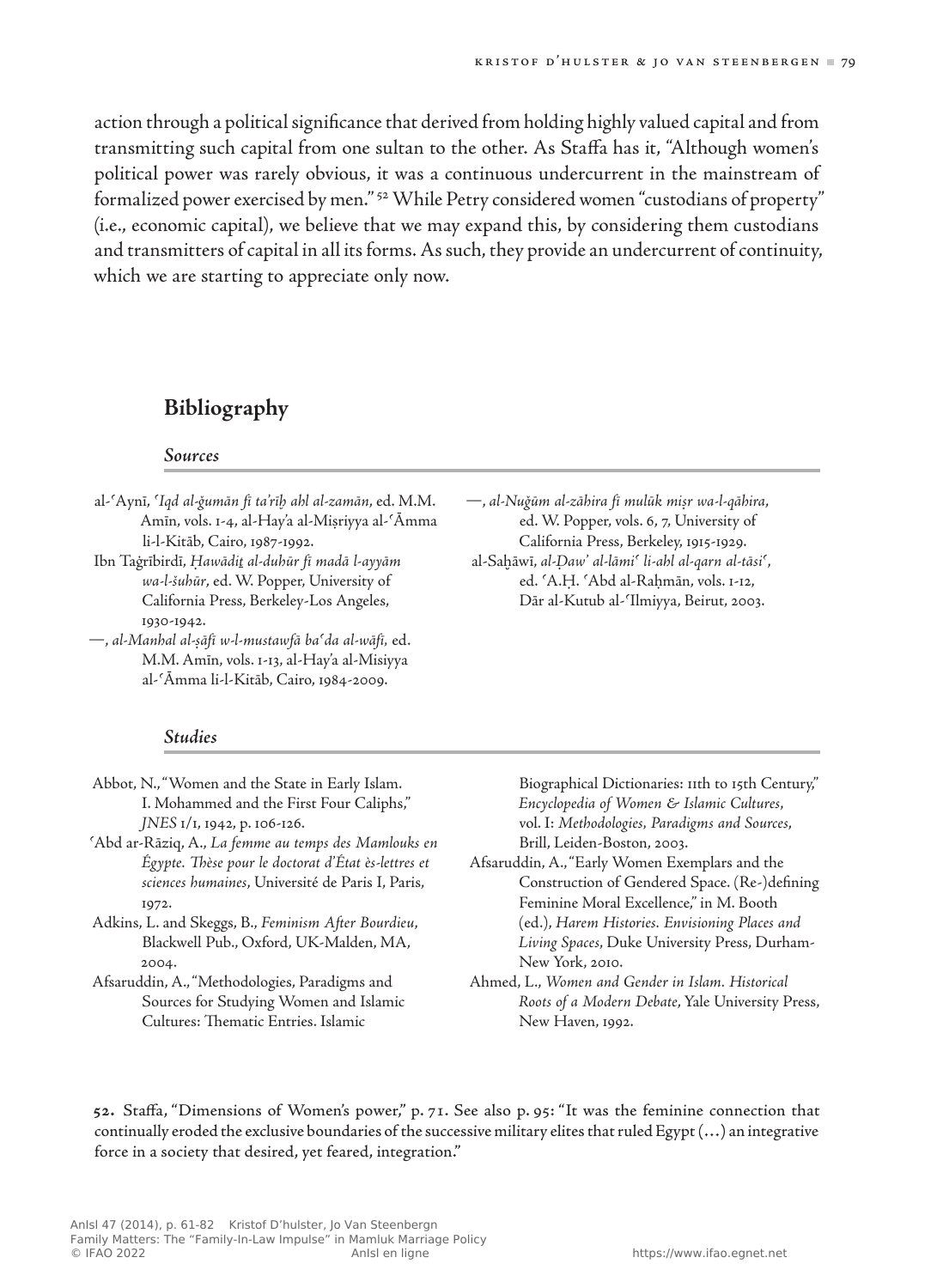Ansari, S., "Islam: Early Expansion and Women. Iran to South Asia," *Encyclopedia of Women & Islamic Cultures*, vol. V: *Practices, Interpretations and Representations*, Brill, Leiden-Boston 2007.

Ayalon, D., "The Circassians in the Mamlūk Kingdom," *JAOS* 69/3, 1949, p. 135-147.

—, "Studies in al-Jabartī I. Notes on the Transformation of Mamluk Society in Egypt under the Ottomans," *JESHO* 3/3, 1960, p. 275-325.

Balabanlilar, L., "The Begims of the Mystic Feast: Turco-Mongol Tradition in the Mughal Harem," *JAS* 69/1, 2010, p. 123-147.

Bauden, F., "The Sons of al-Nāṣir Muḥammad and the Politics of Puppets: Where Did It All Start?," *MSRev* 13/1, 2009, p. 53-81.

Behrens-Abouseif, D., "The *Mahmal* Legend and the Pilgrimage of the Ladies of the Mamluk Court," *MSRev* 1, 1997, p. 87-96.

Berkey, J.P., "Women and Islamic Education in the Mamluk Period," in N.R. Keddie and B. Baron (eds.), *Women in Middle Eastern History. Shifting Boundaries in Sex and Gender*, Yale University Press, New Haven-London, 1992.

Berkey, J.P., "Al-Subkī and his Women", *MSRev* 14, 2010, p. 1-17.

M. Booth (ed.), *Harem Histories. Envisioning Places and Living Spaces*, Duke University Press, Durham-New York, 2010.

Bourdieu, P., "Les stratégies matrimoniales dans le système de reproduction," *Annales: Économies, Sociétés, Civilisations* 27/4-5, 1972, p. 1105-1127.

—, "Ökonomisches Kapital, kulturelles Kapital, soziales Kapital," in R. Kreckel (ed.), *Soziale Ungleichheiten*, Schwartz, Göttingen, 1983.

—, "Stratégies de reproduction et modes de domination," *Actes de la recherche en sciences sociales* 105, 1994, p. 3-12.

Brack, Y., "A Mongol Princess Making *hajj*: The Biography of El Qutlugh Daughter of Abagha Ilkhan, *JRAS* 3rd series, 3, 2011, p. 331-359.

Broadbridge, A.F., *Kingship and Ideology in the Islamic and Mongol Worlds*, Cambridge University Press, Cambridge, 2008.

—, "Sending Home for Mom and Dad: The Extended Family Impulse in Mamluk Politics", *MSRev* 15, 2011, p. 1-18.

Chamberlain, M., *Knowledge and Social Practice in Medieval Damascus, 1190-1350*, Cambridge University Press, Cambridge, 1994.

Chapoutot-Remadi, M., "Femmes dans la ville mamluke," *JESHO* 38, 1995, p. 146-164.

Denoix, S., "Les notions de 'privé' et de 'public' dans le monde musulman sunnite médiéval,"

in M. Kerrou (ed.), *Public et privé dans l'Islam. Espaces, autorités et libertés*, Maisonneuve, Paris, 2002.

Fay, M.A., "Women and Waqf: Toward a Reconsideration of Women's Place in the Mamluk Household," *IJMES* 29/1, 1997, p.33-51.

—, "Methodologies, Paradigms and Sources for Studying Women and Islamic Cultures: Disciplinary Entries. History: Middle East and North Africa," *Encyclopedia of Women & Islamic Cultures*, vol. I: *Methodologies, Paradigms and Sources*, Brill, Leiden-Boston, 2003.

Gabbay, A., "In Reality a Man: Sultan Iltutmish, His Daughter, Raziya, and Gender Ambiguity in Thirteenth Century Northern India," *Journal of Persianate Studies* 4, 2011, p. 45-63.

Gathorne-Hardy, J., *Love, Sex, Marriage and Divorce*, J. Cape, London, 1981.

Gutiérrez, R.A., "Honor Ideology, Marriage Negotiation, and Class Gender Domination in New Mexico, 1690-1846," *Latin American Perspectives* 12/1, 1985, p. 81-104.

Haarmann, U., "The Sons of Mamluks as Fief-Holders in Late Medieval Egypt," in T. Khalidi (ed.), *Land Tenure and Social Transformation in the Middle East*, American University of Beirut, Beirut, 1984.

Haarmann, U., "Joseph's Law – The Careers and Activities of Mamluk Descendants before the Ottoman Conquest of Egypt," in Th. Philipp and U. Haarmann (eds.), *The Mamluks in Egyptian Politics and Society*, Cambridge University Press, Cambridge, 1998.

Hambly, G.R.G., "Becoming visible: Medieval Islamic Women in Historiography and History," in G.R.G. Hambly (ed.), *Women in the Medieval Islamic World. Power, Patronage and Piety*, St. Martin's Press, New York, 1998.

Hathaway, J., "Marriage Alliances among the Military Households of Ottoman Egypt," *AnIsl* 29, 1995, p. 133-149.

—, *The Politics of Households in Ottoman Egypt. The Rise of the Qazdaǧlıs*, Cambridge University Press, Cambridge, 1997.

Holt, P.M., "The Position and Power of the Mamluk Sultan," *BSOAS* 38/2, 1975, p. 237-249.

Jawad, H.A., *The Rights of Women in Islam. An Authentic Approach*, Macmillan, London, 1998.

Johnson, K., "Royal Pilgrims: Mamluk Accounts of the Pilgrimage to Mecca of the Khawand al-Kubra (Senior Wife of the Sultan), *StudIsl (P)* 91, 2000, p. 107-131.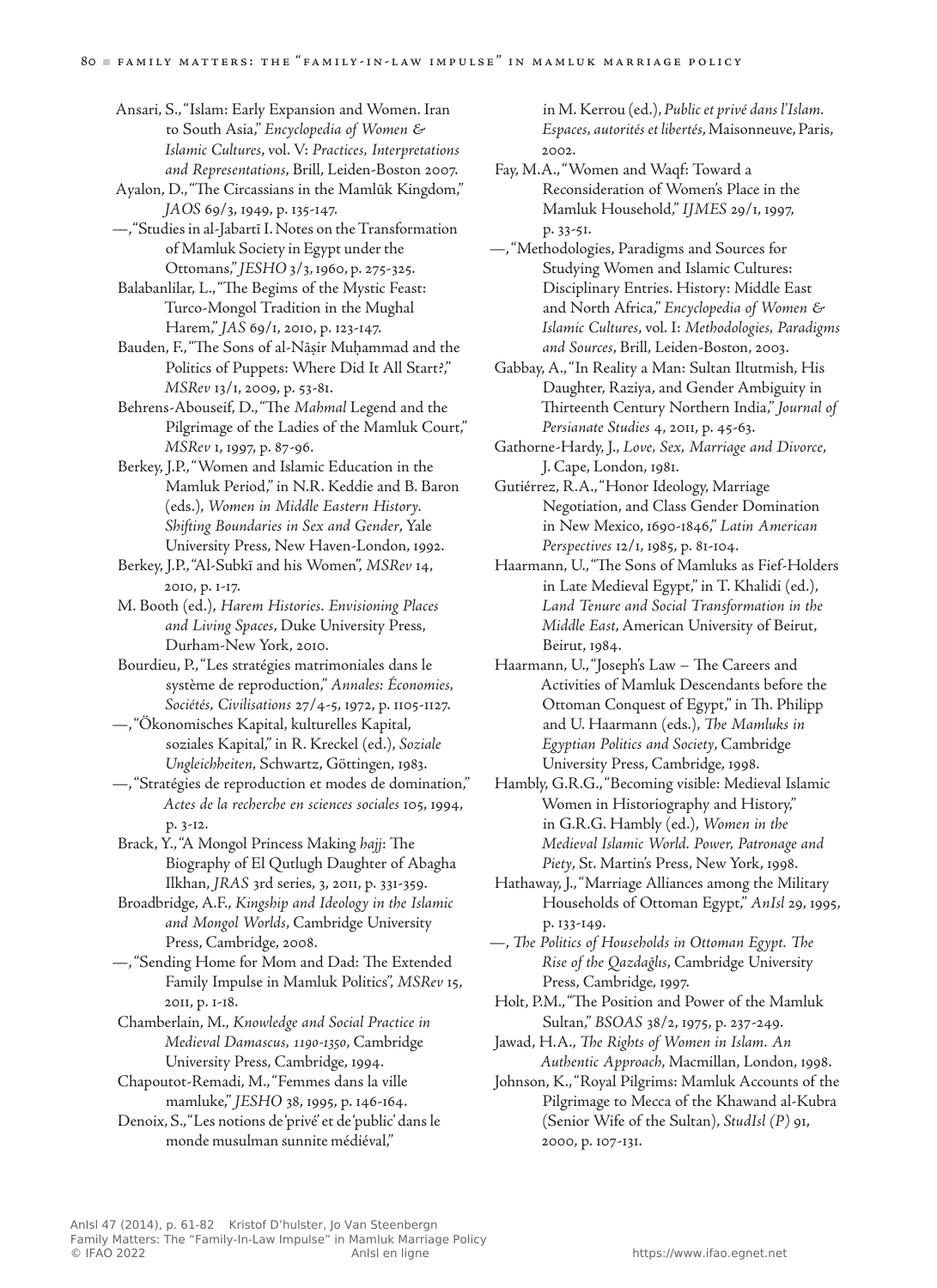Keddie, N.R., "Problems in the Study of Middle Eastern Women," *IJMES* 10/2, 1979, p. 225-240.

- —, "Introduction: Deciphering Middle Eastern Women's History," in N.R. Keddie and B. Baron (eds.), *Women in Middle Eastern History. Shifting Boundaries in Sex and Gender*, Yale University Press, New Haven-London, 1992.
- —, *Women in the Middle East: Past and Present*, Princeton University Press, Princeton, 2007.
- Koby, Y., "Ethnic Groups, Social Relationships and Dynasty in the Mamluk Sultanate (1250- 1517)," unpublished PhD, Tel Aviv 2011 (for an English summary, see *Annemarie Schimmel Kolleg Working Paper*, 6 (2012), available at *www. mamluk.uni-bonn.de/...paper/ask-wp-6.pdf*).
- —, "Mamluks and Their Relatives in the Period of the Mamluk Sultanate (1250-1517)", *MSRev* 16, 2012, p. 55-69.
- Kortantamer, S., "Woman in Mamluk Society," in H.C. Güzel, C.C. Oǧuz and O. Karatay (eds.), *The Turks*, vol. 1, Yeni Türkiye, Ankara, 2002.
- Levanoni, A., "The Sultan's *laqab* aSign of a New Order in Mamluk Factionalism?," in M. Winter and A. Levanoni (eds.), *The Mamluks in Egyptian and Syrian Politics and Society*, Brill, Leiden, 2004.
- Loiseau, J., *Reconstruire la Maison du sultan. Ruine et recomposition de l'ordre urbain au Caire (1350- 1450)*, Ifao, Cairo, 2010.
- Lufti, H., "Al-Sakhāwī's *Kitāb al-Nisā'* as a Source for the Social and Economic History of Muslim Women During the Fifteenth Century," *Muslim World* 71, 1981, p. 104-124.
- —, "Manners and Customs of Fourteenth-Century Cairene Women: Female Anarchy Versus Male Sharʿi Order in Muslim Prescriptive Treatises," in N.R. Keddie and B. Baron (eds.), *Women in Middle Eastern History. Shifting Boundaries in Sex and Gender*, Yale University Press, New Haven–London, 1992.
- Martel-Thoumian, B., *Les civils et l'administration dans l'état militaire mamlūk (ix<sup>e</sup> /xve siècle)*, Ifpo, Damascus, 1991.
- Meisami, J.S., "Writing Medieval Women. Representations and Misrepresentations," in J. Bray (ed.), *Writing and Representation in Medieval Islam*, *Muslim Horizons*, Routledge, London-New York, 2006.
- Mernissi, F., *The Veil and the Male Elite. A Feminist Interpretation of Women's Rights in Islam*, Perseus Books, Reading, Mass., 1991.
- Petry, C.F., "A Paradox of Patronage in the Later Mamluk Period," *Muslim World* 73, 1983, p. 182-207.
- —, "Class Solidarity versus Gender Gain: Women as Custodians of Property in Later Medieval Egypt," in N.R. Keddie and B. Baron (eds.), *Women in Middle Eastern History. Shifting Boundaries in Sex and Gender*, Yale University Press, New Haven-London, 1992.
- —, "Conjugal Rights Versus Class Prerogatives: A Divorce Case in Mamlūk Cairo," in G.R.G. Hambly (ed.), *Women in the Medieval Islamic World. Power, Patronage and Piety*, St. Martin's Press, New York, 1998.
- —, "The Estate of al-Khuwand Fāṭima al-Khāṣṣbakiyya: Royal Spouse, Autonomous Investor," in A. Levanoni and M. Winter (eds.), *The Mamluks in Egyptian Politics and Society*, Brill, Leiden, 2004.
- Pierce, L.P., *The Imperial Harem: Women and Sovereignty in the Ottoman Empire*, Oxford University Press, New York, 1993.
- Rapoport, Y., "Divorce and the Elite Household in Late Medieval Cairo," *Continuity and Change* 16/2, 2001, p. 201-218.
- —, *Marriage, Money and Divorce in Medieval Islamic Society*, Cambridge University Press, Cambridge, 2005.
- —, "Women and Gender in Mamluk Society: An Overview," *MSRev* 11/2, 2007, p. 1-47.
- Spellberg, D., "Niẓām al-Mulk's Manipulation of Tradition. ʿĀ'isha and the Role of Women in the Islamic Government," *Muslim World* 78/2, 1988, p. 111-117.
- —, *Politics, Gender, and the Islamic Past. The Legacy of ʿA'isha Bint Abi Bakr*, Columbia University Press, New York, 1994.
- Staffa, S.J., "Dimensions of Women's Power in Historic Cairo," in R. Olson (ed.), *Islamic and Middle Eastern Societies: A Festschrift in Honor of Professor Wadie Jwaideh*, Amana Books, Brattleboro, VT, 1987.
- Swartz, D., *Culture & Power. The Sociology of Pierre Bourdieu*, University of Chicago Press, Chicago, 1997.
- Togan, I., "Turkic Dynasties: 9th to 15th Century," *Encyclopedia of Women & Islamic Cultures*, vol. I: *Methodologies, Paradigms and Sources*, Brill, Leiden-Boston, 2003.
- —, "Islam: Early Expansion and Women. Central Asia and Eurasia," *Encyclopedia of Women & Islamic Cultures*, vol. V: *Practices, Interpretations and Representations*, Brill, Leiden-Boston 2007.